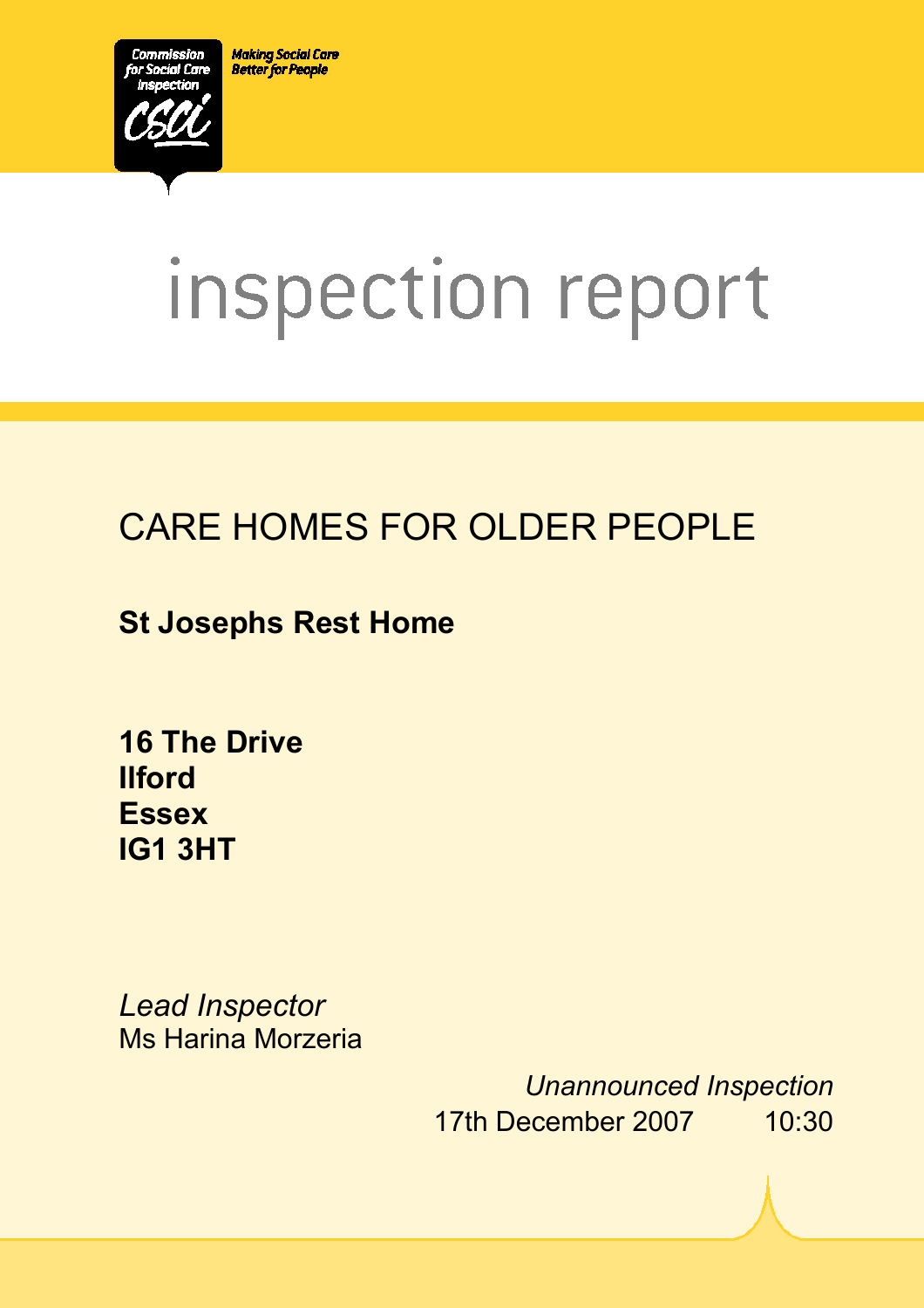The Commission for Social Care Inspection aims to:

- Put the people who use social care first
- Improve services and stamp out bad practice
- Be an expert voice on social care
- Practise what we preach in our own organisation

| <b>Reader Information</b> |                                                                                                                                                                                                              |  |
|---------------------------|--------------------------------------------------------------------------------------------------------------------------------------------------------------------------------------------------------------|--|
| Document Purpose          | <b>Inspection Report</b>                                                                                                                                                                                     |  |
| Author                    | <b>CSCI</b>                                                                                                                                                                                                  |  |
| Audience                  | <b>General Public</b>                                                                                                                                                                                        |  |
| Further copies from       | 0870 240 7535 (telephone order line)                                                                                                                                                                         |  |
| Copyright                 | This report is copyright Commission for Social<br>Care Inspection (CSCI) and may only be used<br>in its entirety. Extracts may not be used or<br>reproduced without the express permission of<br><b>CSCI</b> |  |
| Internet address          | www.csci.org.uk                                                                                                                                                                                              |  |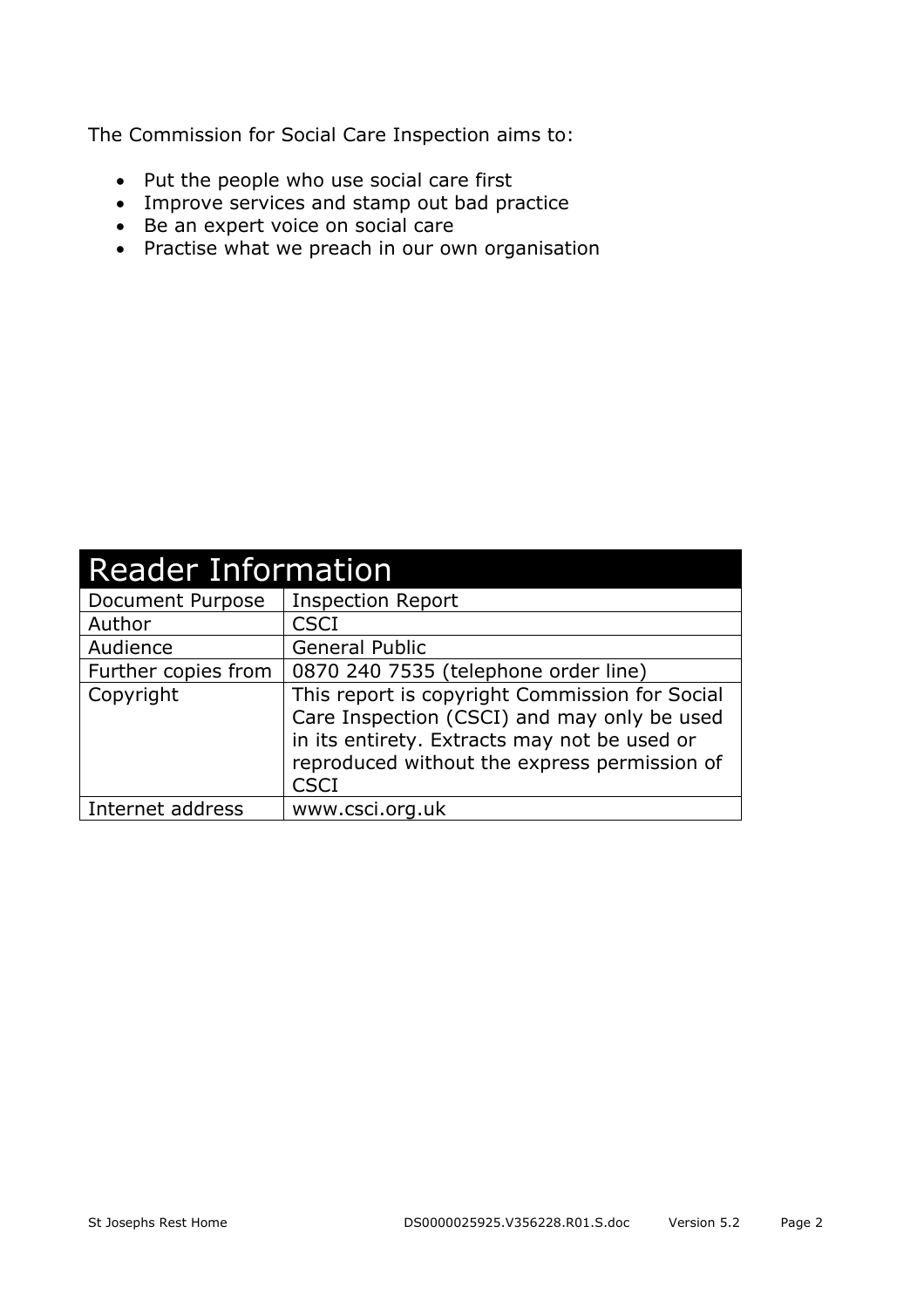This is a report of an inspection to assess whether services are meeting the needs of people who use them. The legal basis for conducting inspections is the Care Standards Act 2000 and the relevant National Minimum Standards for this establishment are those for *Care Homes for Older People.* They can be found at www.dh.gov.uk or obtained from The Stationery Office (TSO) PO Box 29, St Crispins, Duke Street, Norwich, NR3 1GN. Tel: 0870 600 5522. Online ordering: www.tso.co.uk/bookshop

This report is a public document. Extracts may not be used or reproduced without the prior permission of the Commission for Social Care Inspection.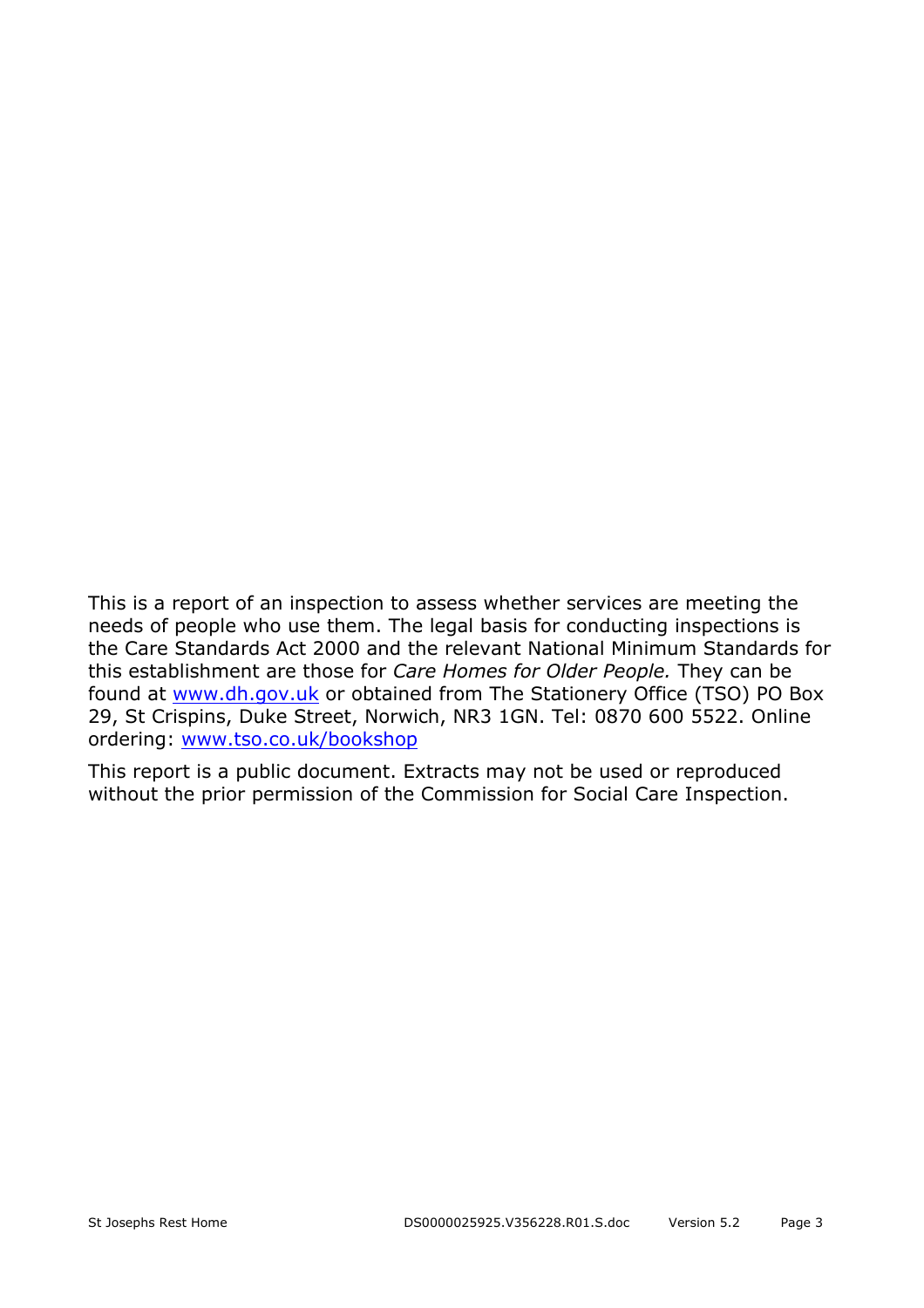# **SERVICE INFORMATION**

| <b>Name of service</b>                                              | St Josephs Rest Home                                                                                          |
|---------------------------------------------------------------------|---------------------------------------------------------------------------------------------------------------|
| <b>Address</b>                                                      | 16 The Drive<br>Ilford<br><b>Essex</b><br>IG1 3HT                                                             |
| <b>Telephone number</b>                                             | 0208 518 3004                                                                                                 |
| <b>Fax number</b>                                                   | 0208 270 6085                                                                                                 |
| <b>Email address</b>                                                |                                                                                                               |
| <b>Provider Web address</b>                                         |                                                                                                               |
| <b>Name of registered</b><br>provider(s)/company<br>(if applicable) | Mr Avtar Sandhu<br>Mr Ajvinder Sandhu                                                                         |
| <b>Name of registered</b><br>manager (if applicable)                | Gracy Metilda Bhoopalan                                                                                       |
| <b>Type of registration</b>                                         | Care Home                                                                                                     |
| No. of places registered<br>(if applicable)                         | 26                                                                                                            |
| Category(ies) of<br>registration, with number<br>of places          | Dementia (10), Dementia - over 65 years of age<br>(0), Old age, not falling within any other<br>category (16) |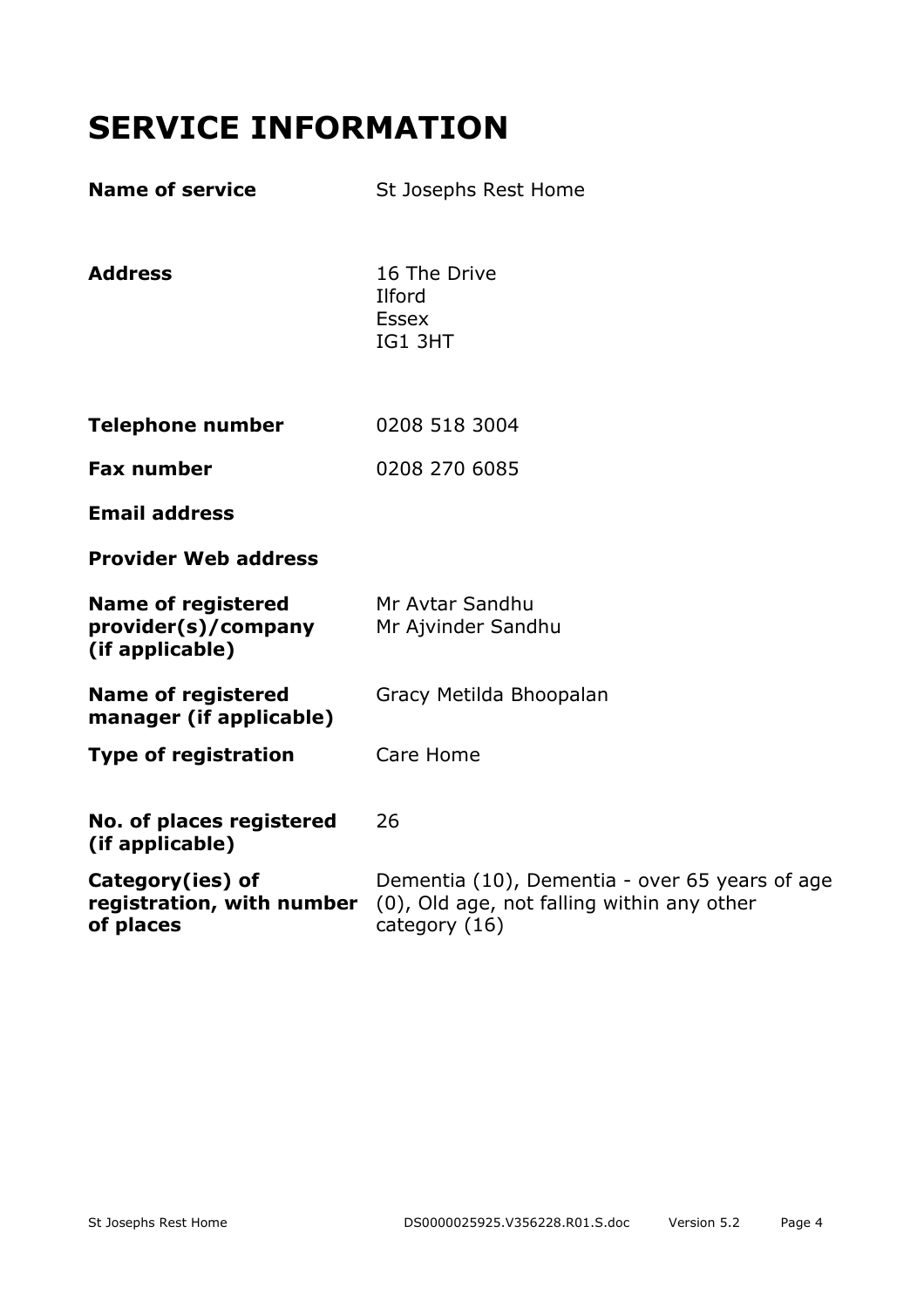# **SERVICE INFORMATION**

## **Conditions of registration:**

None

## **Date of last inspection** 23<sup>rd</sup> & 26<sup>th</sup> November 2006

## **Brief Description of the Service:**

St Josephs Rest Home is registered to care for 26 elderly residents and includes 10 beds for people with dementia. It is located in the London Borough of Redbridge and is situated close to the centre of Ilford. The home is within walking distance of a park and a bus route for easy access into the town centre. There are 24 single rooms and 2 double rooms, all of which have a wash basin. The rooms are situated on the ground and first floor which is served by a lift and stairs. Bathing and toilet facilities are suitable for the needs of older people. There are two lounges plus a separate dining area and a large well-kept garden. There is also a multi-sensory room (snoezelen) in place for allthe residents. The external grounds and premises are well maintained and secure. The home employs sufficient numbers of experienced and skilled staff to meet the needs of the residents. Personal care is provided on a 24-hour basis, with health needs being met by visiting professionals or by staff accompanying residents to hospital appointments and other healthcare specialists as required. A large variety of activities and entertainment are enjoyed by the residents provided by the activities co-ordinator as well as inhouse entertainment and outings.

A Statement of Purpose is available upon request and a Service Users Guide is given to each prospective service user, which details the service the home can provide. The home displays a copy of the Commission for Social Care Inspection report in the foyer and make it available at the request of the service user or their relative/representative.

The scale of fees charged by the home is between £450 - £525 per week.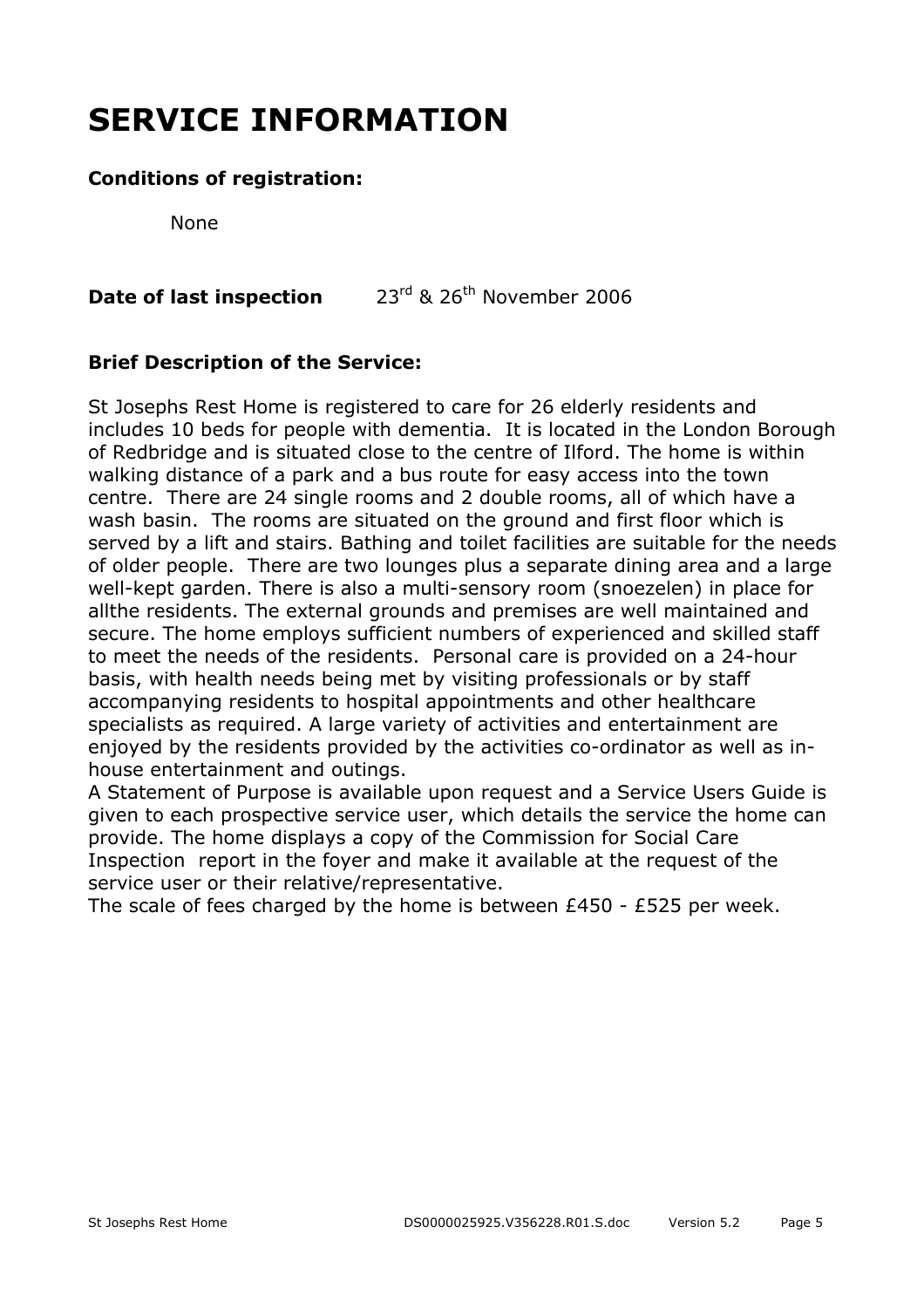# **SUMMARY**

This is an overview of what the inspector found during the inspection.

This inspection was unannounced and took place over approximately seven hours. The manager and general manager were interviewed and assisted with the inspection. The inspector was accompanied to this inspection by an "Expert by Experience" who looked around the home with a member of staff. She spoke to the residents and staff, observed the lunchtime routines at the home and provided a report of her findings to the inspector, part of which have been incorporated in this report reflecting her findings. Care staff were asked about the care that residents receive, and were also observed carrying out their duties. Staff, care and other records were checked. Feedback questionnaires were sent to residents, relatives and staff. Responses were received from 15 residents 10 relatives and 6 staff. Feedback was also received from a visiting healthcare professional.

The Commission has not received any complaints about this service. The inspector would like to thank the residents, staff, relatives and the expert by experience for their input during the inspection.

## **What the service does well:**

The home is fully staffed and there is a stable staff team that residents say are kind and caring.

More than half of the staff team have got NVQ qualifications and have had the training needed to help them to provide a good service for the residents. St Josephs Rest Home uses the Alzheimer's Society standards as a good

practice guideline when caring for residents with dementia.

Signages like photographs, room numbers and names are placed on residents' personal room doors and toilets and other facilities for ease of movement for residents with dementia. Rooms, lounges and corridors are painted in appropriate colours and textures to assist residents with orientation.

There is a relaxed atmosphere in the home and relatives are welcomed.

Families can have meals with their relatives and are invited to any celebrations or events organised at the home.

Activities and entertainment are organised daily.

Staff, residents and relatives all have the opportunity to discuss the service and to make suggestions about future changes. Staff feel that they get a lot of help and support and that this enables them to provide a good service that meets the residents' needs.

The Expert by Experience states in her report, "my impression of St. Joseph's is that the home is a very friendly, caring establishment making my visit a very pleasant one. St. Joseph's is clean, bright, neat, tidy and organised.

Upholstery, carpets, flooring were in really good condition although some paintwork needed attention."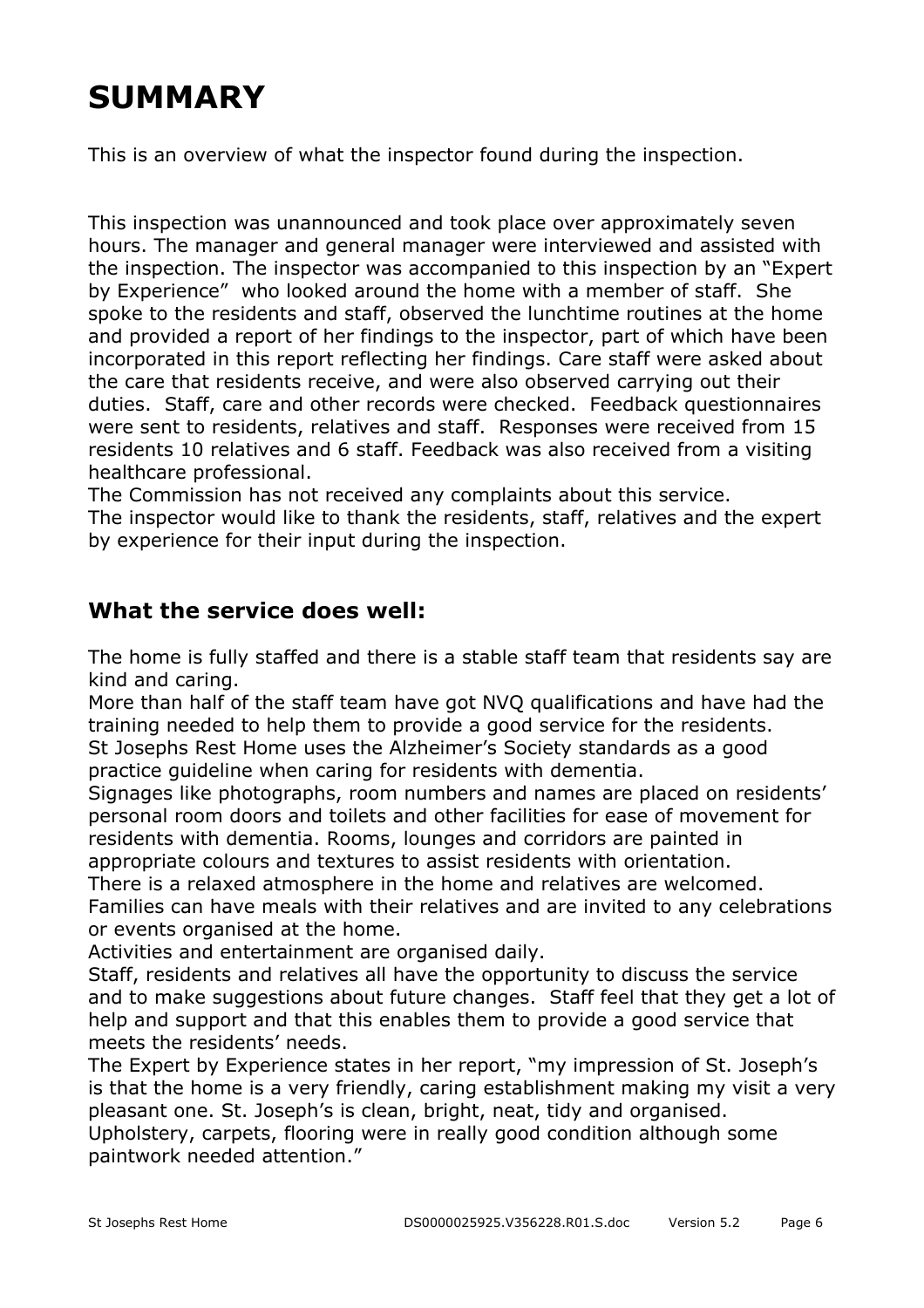Relatives state, " I go to St Josephs and the best thing I see them do is to treat the residents like family." Another relative states, "very friendly and homely atmosphere".

Positive feedback was received from the London Borough of Redbridge Commissioners who have a block contract with the home.

The GP said that the staff always take steps to address any issues that have been raised.

## **What has improved since the last inspection?**

All the requirements made at the previous inspection have been addressed and are now met.

Lounges and corridors have been redecorated.

Activities continue to improve, as do the opportunities for residents to go out. Staff receive extensive training and are knowledgeable and able to meet the needs of the residents.

## **What they could do better:**

The manager and staff team continue to work to provide a good service for the residents and to meet each person's needs. The requirements in the previous inspection have been met. There are not any requirements from this visit.

It was suggested to the manager that she uses the Key Lines of Regulatory Assessment (KLORA) to assist and continue to identify and evidence the excellent quality of the service provided.

Please contact the provider for advice of actions taken in response to this inspection.

The report of this inspection is available from enquiries@csci.gsi.gov.uk or by contacting your local CSCI office. The summary of this inspection report can be made available in other formats on request.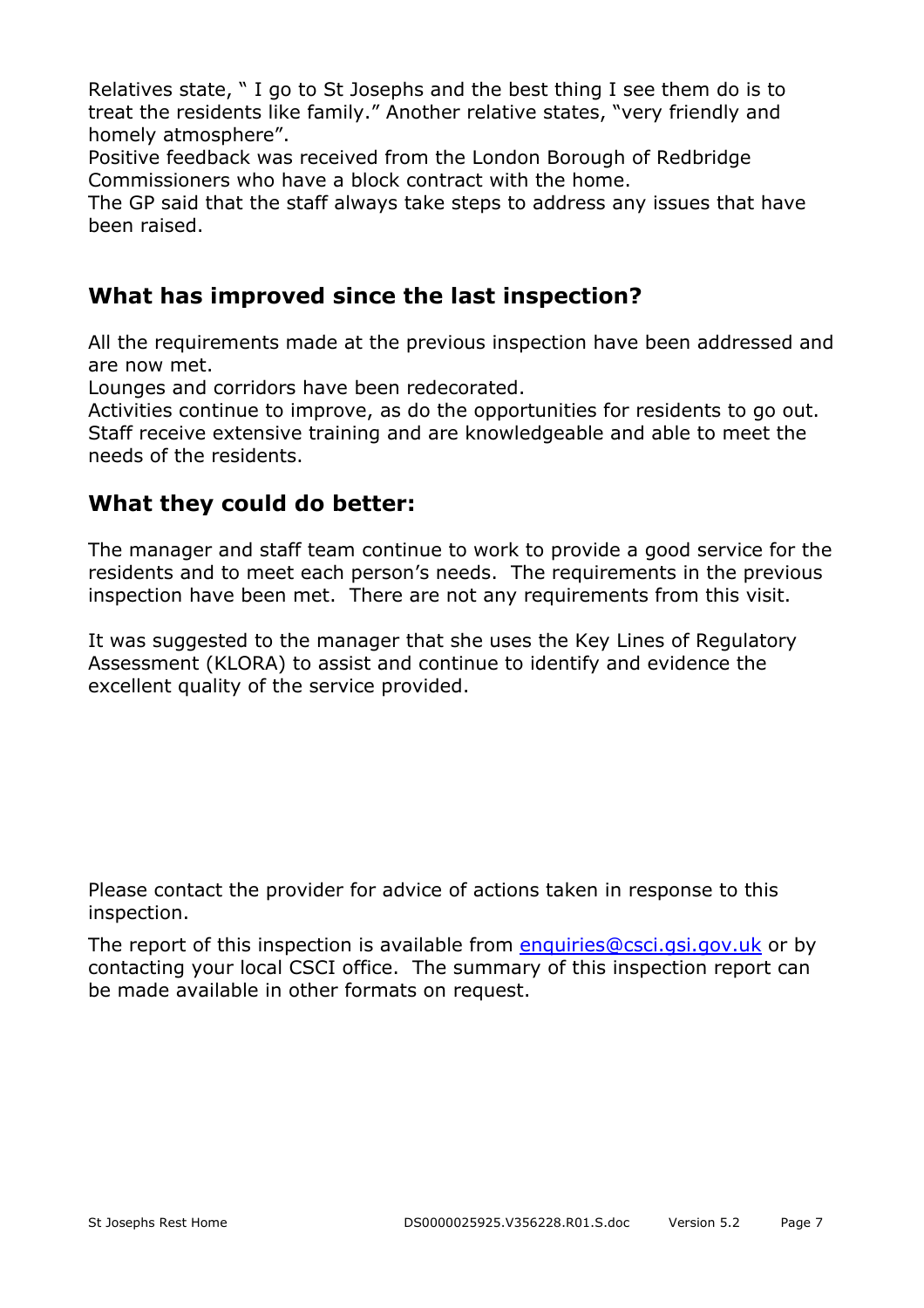# **DETAILS OF INSPECTOR FINDINGS**

## **CONTENTS**

Choice of Home (Standards 1–6) Health and Personal Care (Standards 7-11) Daily Life and Social Activities (Standards 12-15) Complaints and Protection (Standards 16-18) Environment (Standards 19-26) Staffing (Standards 27-30) Management and Administration (Standards 31-38) Scoring of Outcomes Statutory Requirements Identified During the Inspection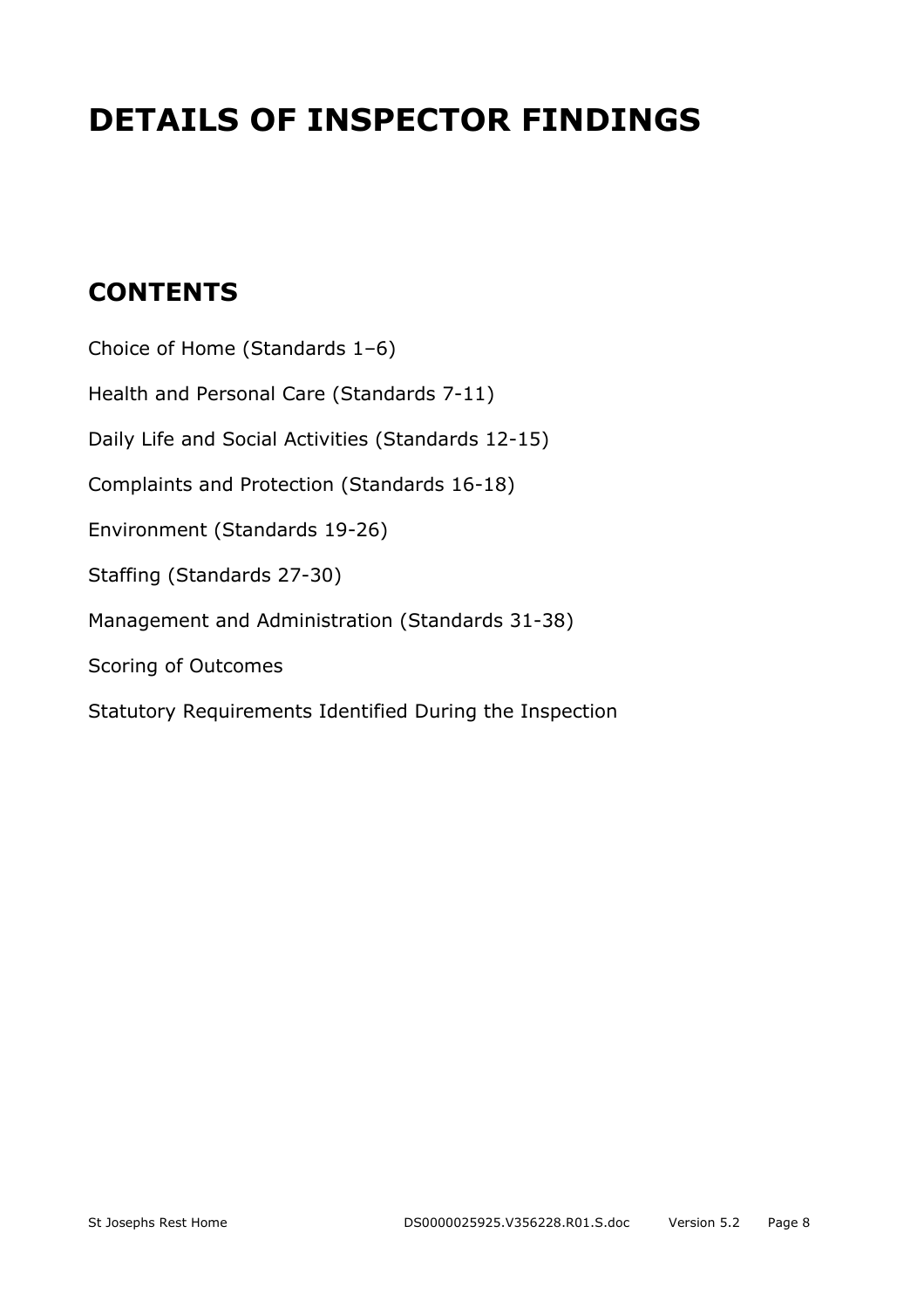## **Choice of Home**

## **The intended outcomes for Standards 1 – 6 are:**

- **1.** Prospective service users have the information they need to make an informed choice about where to live.
- **2.** Each service user has a written contract/ statement of terms and conditions with the home.
- **3.** No service user moves into the home without having had his/her needs assessed and been assured that these will be met.
- **4.** Service users and their representatives know that the home they enter will meet their needs.
- **5.** Prospective service users and their relatives and friends have an opportunity to visit and assess the quality, facilities and suitability of the home.
- **6.** Service users assessed and referred solely for intermediate care are helped to maximise their independence and return home.

## **The Commission considers Standards 3 and 6 the key standards to be inspected.**

## **JUDGEMENT – we looked at outcomes for the following standard(s):**

1, 2, 3 and 5 (standard 6 is not applicable to this service)

People using the service experience **good** quality outcomes in this area. We have made this judgement using a range of evidence including a visit to the service.

Prospective residents have an individual needs assessment and are given the opportunity to visit the home prior to making a decision to live there. Information is now available in different formats and residents are provided with a written contract or statement of terms and conditions.

## **EVIDENCE:**

The files of two new residents were viewed and all showed evidence of a comprehensive pre-admission assessment and a statement of terms and conditions or contract.

There is a Statement of Purpose & Service Users guide. These are reviewed and updated annually and can be made available in different formats and languages. Residents spoken to said that they had been given of copy of the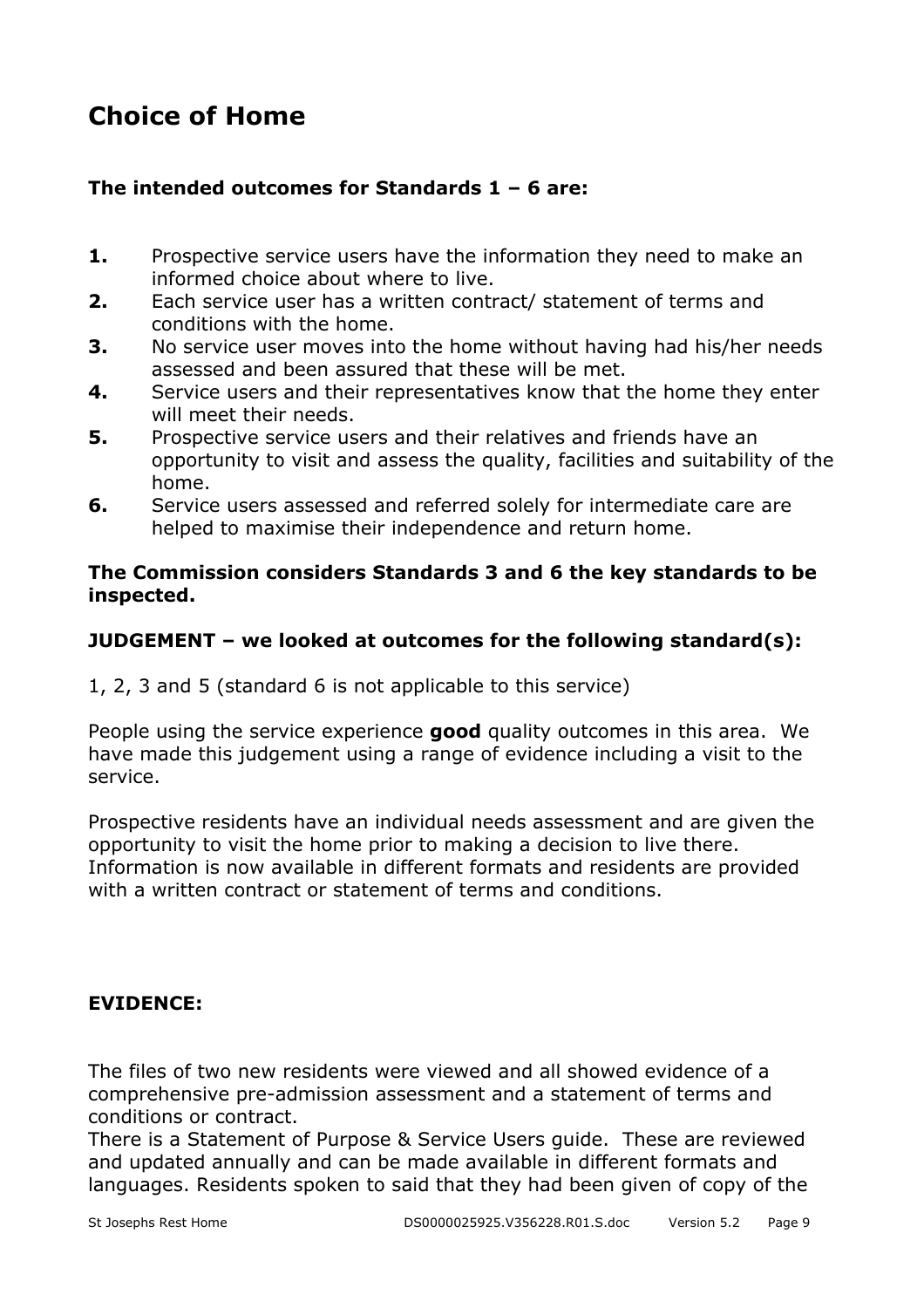guide. Many staff and residents in the home are bi-lingual and from different faiths meaning that they can share information with prospective residents about what it is like to live in the home and the services provided to meet individual needs.

Each resident has a contract with the provider and a copy of these were seen in residents' files.

Referrals are made by Social Services department and they provide initial assessment information. This may be from information that they have gathered or from assessments made by hospital staff. Assessments are then carried out by the manager before an individual moves into the home. At this time the prospective residents and/or their relatives are provided with information about the home and encouraged to visit. The assessments cover all of the required areas and include health, mobility, nutrition, religious, cultural and spiritual needs. Examples of this were seen in residents' files. From this assessment information, an initial basic care plan is drawn up to enable staff to provide appropriate care for an individual when they move into the home. Evidence was seen on new residents' files that they can visit the home and enter the home for a trial period of stay before deciding to move in permanently.

The home does not provide intermediate care.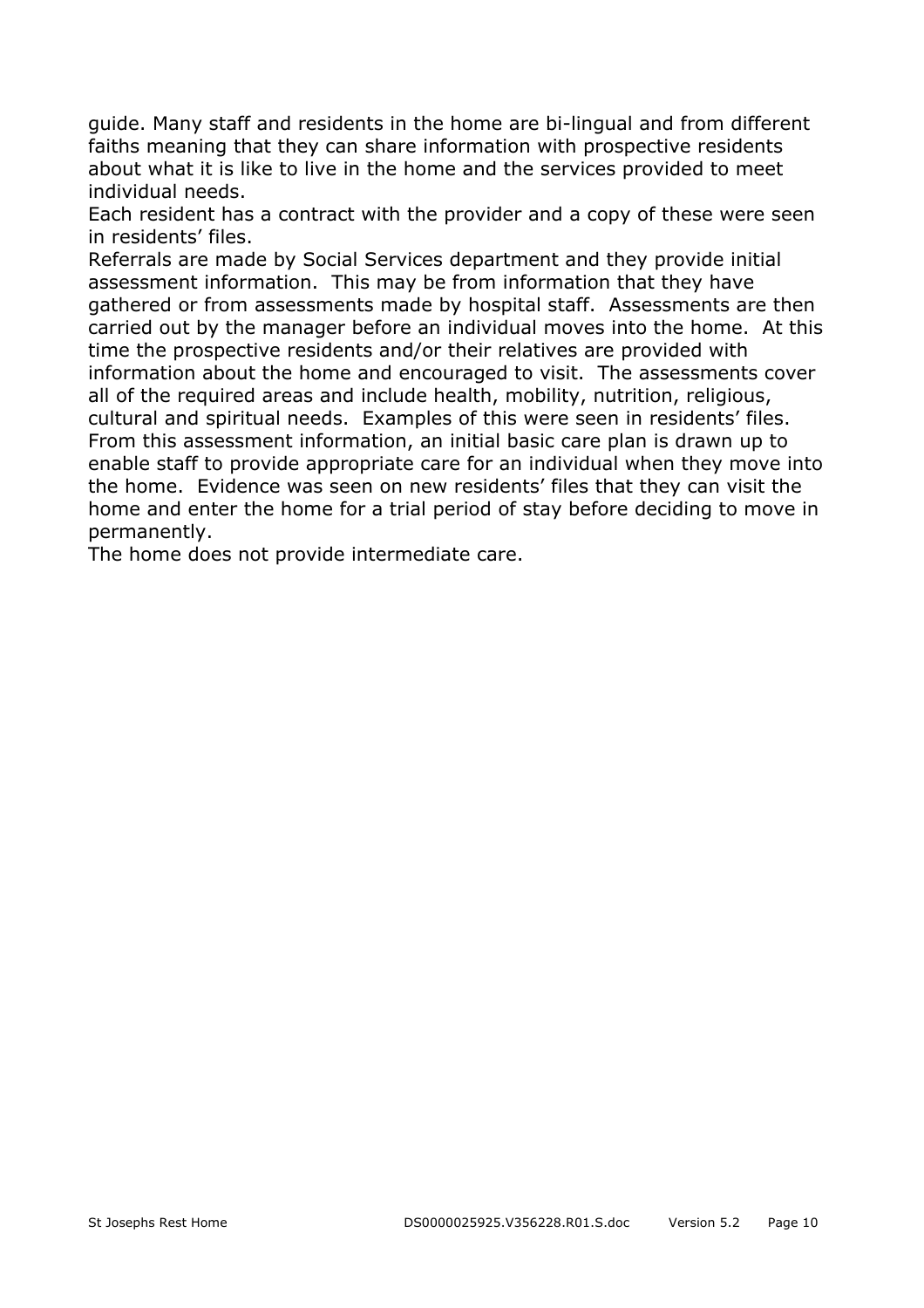## **Health and Personal Care**

## **The intended outcomes for Standards 7 – 11 are:**

- **7.** The service user's health, personal and social care needs are set out in an individual plan of care.
- **8.** Service users' health care needs are fully met.
- **9.** Service users, where appropriate, are responsible for their own medication, and are protected by the home's policies and procedures for dealing with medicines.
- **10.** Service users feel they are treated with respect and their right to privacy is upheld.
- **11.** Service users are assured that at the time of their death, staff will treat them and their family with care, sensitivity and respect.

## **The Commission considers Standards 7, 8, 9 and 10 the key standards to be inspected.**

## **JUDGEMENT – we looked at outcomes for the following standard(s):**

7, 8, 9, 10 and 11

People who use the service experience **excellent** quality outcomes in this area. We have made this judgement using a range of evidence, including a visit to this service.

Residents receive personal care that meets their individual needs and preferences. The principles of respect, dignity and privacy are put into practice.

The healthcare needs of all of the residents are met and clearly recorded in each person's care plan which is drawn up with the involvement of the resident and/or relatives. Personal support is responsive to the varied and individual needs and preferences of the residents.

The medication policies and procedures, and staff training, ensure that all residents are protected through the safe administration of medicines. Residents can be assured that at the time of their death, they and their family will be treated with care, sensitivity and respect.

The staff team are able to meet the needs of residents and support them in a way that they prefer, through gathering detailed information and good care planning arrangements.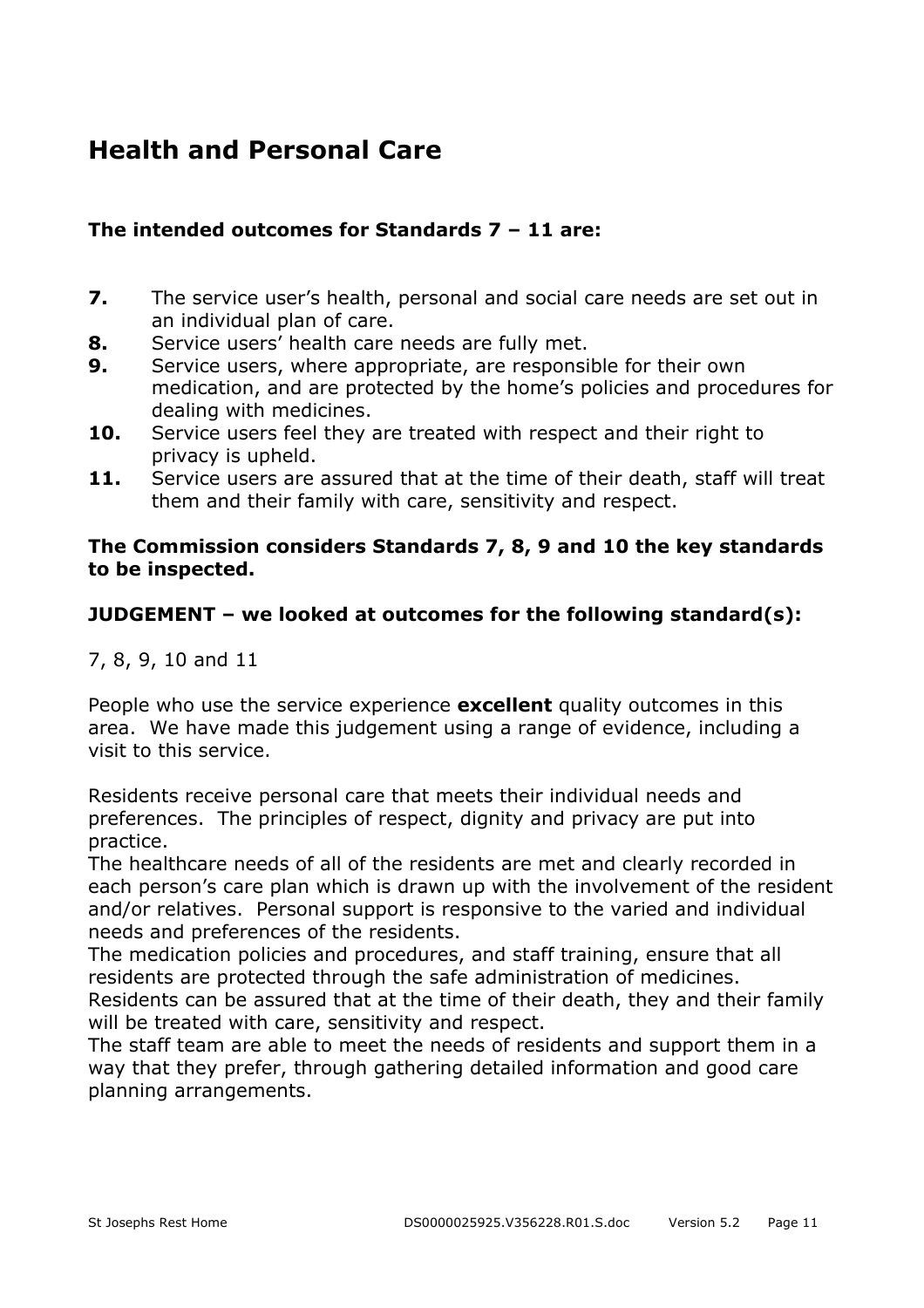## **EVIDENCE:**

The files of six residents were viewed and all had a person centred care plan. There was evidence that residents and/or their family are now involved in drawing up the care plans. Reviews take place on a monthly basis, or more frequently if necessary.

There was some evidence of life histories and this needs to be developed further. Obviously, the successful development of life stories will need the involvement of relatives because some residents who are living with dementia may not be able to remember some significant events in their lives.

All of the residents have comprehensive care plans, which give details of their needs and how to maintain their independence as far as possible. Individual plans clearly record people's personal and healthcare needs and detail how they will be delivered. Hence, the care plans identify specific needs for example, for one service user who has a sight impairment and hearing problems the care plan very clearly specified how staff should assist her by sitting on the correct side where she has some hearing, maintaining eye level communication, how she should be helped when getting in and out of a chair, mobility issues and communicating with her in her own reality. They also contain information about residents' likes and preferences. For example "prefers to have a shower ", "leave the bedside lamp on at all times during the night ", "prefers female carers". Residents and/or their relatives are asked to read and sign the care plans. Each resident has a nominated keyworker. The care plans refer to a person's cultural, religious as well as dietary needs as the home accomodate people from different cultural backgrounds. The care plans reflect how a person should be supported in these areas. Staff respect people's preferences and have expert knowledge about individual personal needs when providing support, including intimate care.

The care plans are used as working tools and are reviewed and updated when a person's needs change.

They therefore contained up to date information to enable staff to meet residents' current needs. The following feedback from relatives was received "The home certainly look after my mother to a level acceptable to our family. The food is good. The activities organiser works hard to try and bring stimulating activities for all occupants. The home is clean and we can speak to management whenever we wish."

"As well as care and support to my mother they also offer understanding and patience to her and the family." " St Joseph's is multicultural and I have been extremely impressed in how they respect and follow multicultural events. "

Residents are registered with local GPs. The optician and dentist make regular checks. The district nurse visits as and when required to provide nursing support. Residents' weight is monitored and dietary needs addressed. The NICE Tool (Malnutrition Universal Screening Tool (MUST) is used to record residents' weight, height and BMI is used and a comprehensive risk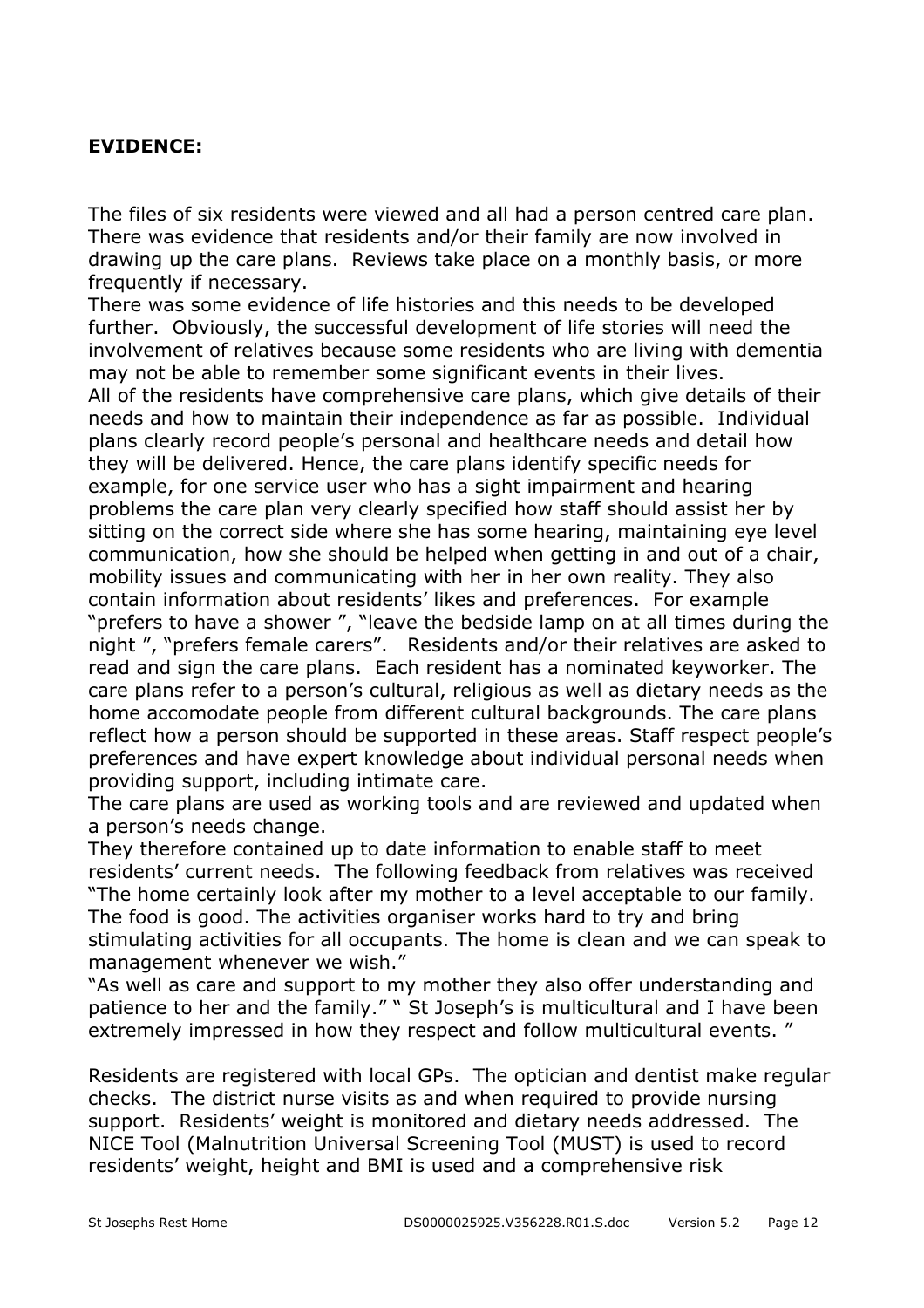assessment is formulated which alerts staff to refer a person to an appropriate health professional if there is cause for concern, for example, the dietician, GP, Nutritionist.

Manual handling assessments are in place and reviewed monthly. Aids and equipment are provided to encourage maximum independence for people using services, these are regularly reviewed and are replaced to accommodate changing needs. Specialist advice is sought by the home to ensure the effective use of equipment.

Medical information is recorded and the outcome of visits to the doctor or hospital and any follow up action is recorded. Residents are supported to attend doctors and hospital appointments. The home arranges training on health care topics that are related to the health care needs of the residents. Therefore staff are trained and competent in health care matters.

The home is registered as a service for people with dementia and staff assist residents appropriately as they have all received dementia care training. In addition a specialist in this field has visited to talk about dementia mapping and has carried out an audit of the building and service.

Overall the evidence above confirms that residents receive excellent personal and healthcare that not only meets their needs but also encourages and maintains their independence, privacy and dignity.

None of the residents can self medicate and medication is administered by staff that have received medication administration training. There are policies and procedures for the handling and recording of medication. A random sample of Medication Administration Record (MAR) charts were examined and these were appropriately completed. The medication records include a photograph of the resident, a medical history and details of any allergies. There is also information about the medication and what it is for. This is good practice. Medication is appropriately and safely stored in locked cabinets and liquid medicines have the opening dates recorded on them. There are regular times for administering medication. Medication is safely and appropriately administered in a way that meets residents' individual needs and preferences. The service have undertaken a 'dignity audit' during November/December 2007 as per the DOH initiative and have identified areas which need improvement and are currently actioning the plan.

The number of falls at the home has been drastically reduced through the use of assistive technology that is in the use of pressure mats in bedrooms, and for additional emergency alarms for some residents. Bed rails are used in accordance with a risk assessment, and are used in line with health and safety requirements.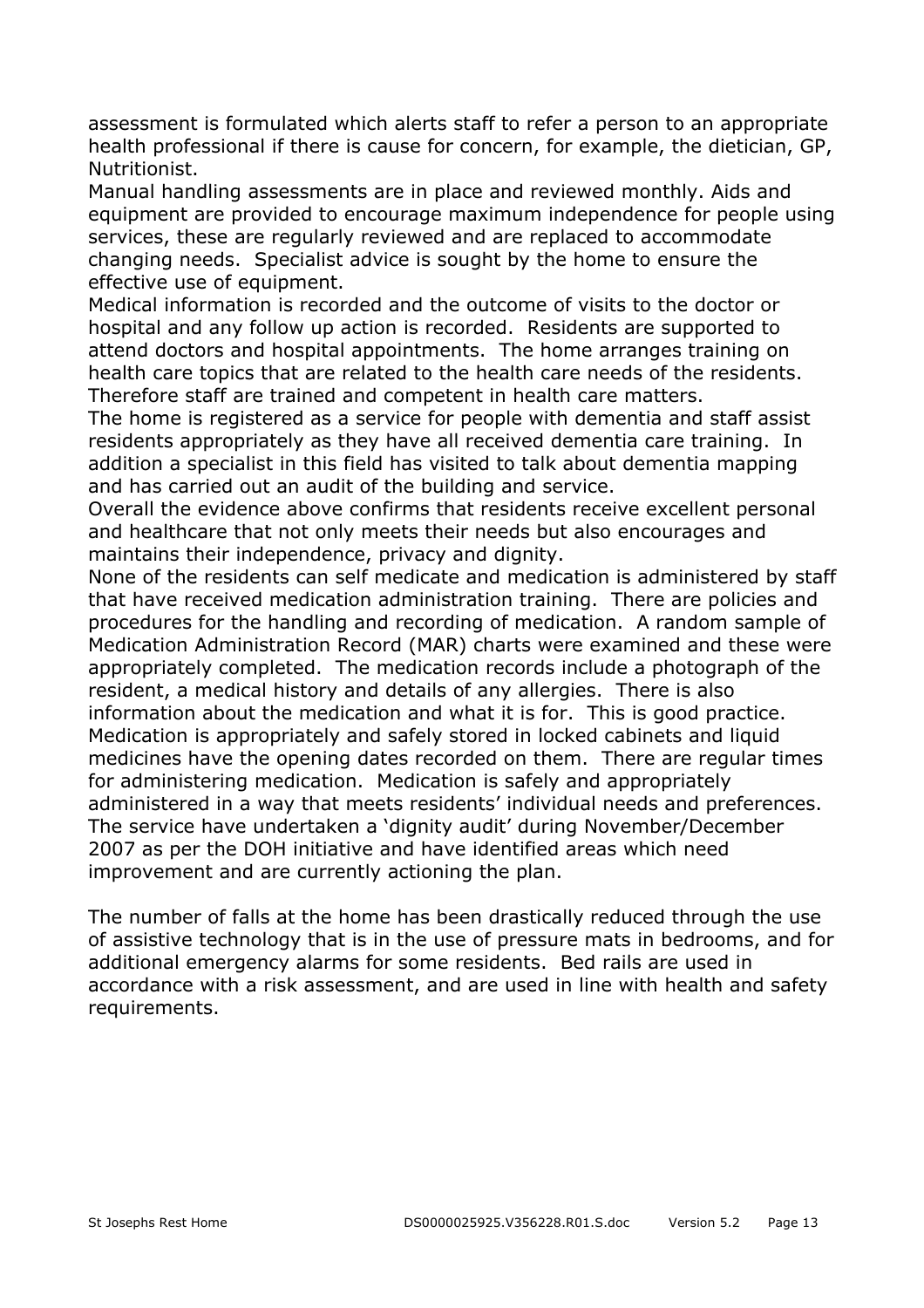All of the staff have received training about death & bereavement and details of residents' wishes in the event of their death are recorded in care plans. Religious needs and wishes are also recorded. The staff are proactive and are sensitive to the particular religious or cultural needs of the individual or their family. These are clearly recorded, respected and known to the staff delivering the care. All staff receive in-house training and practical advice and have continuous support and opportunities to discuss any areas of anxiety and concern. Residents who are at the end of their life are supported in the home, as far as is possible, with input from the district nurse or palliative care team. The manager has developed an 'end–of- life' plan and the inspector has suggested further improvements be made to this.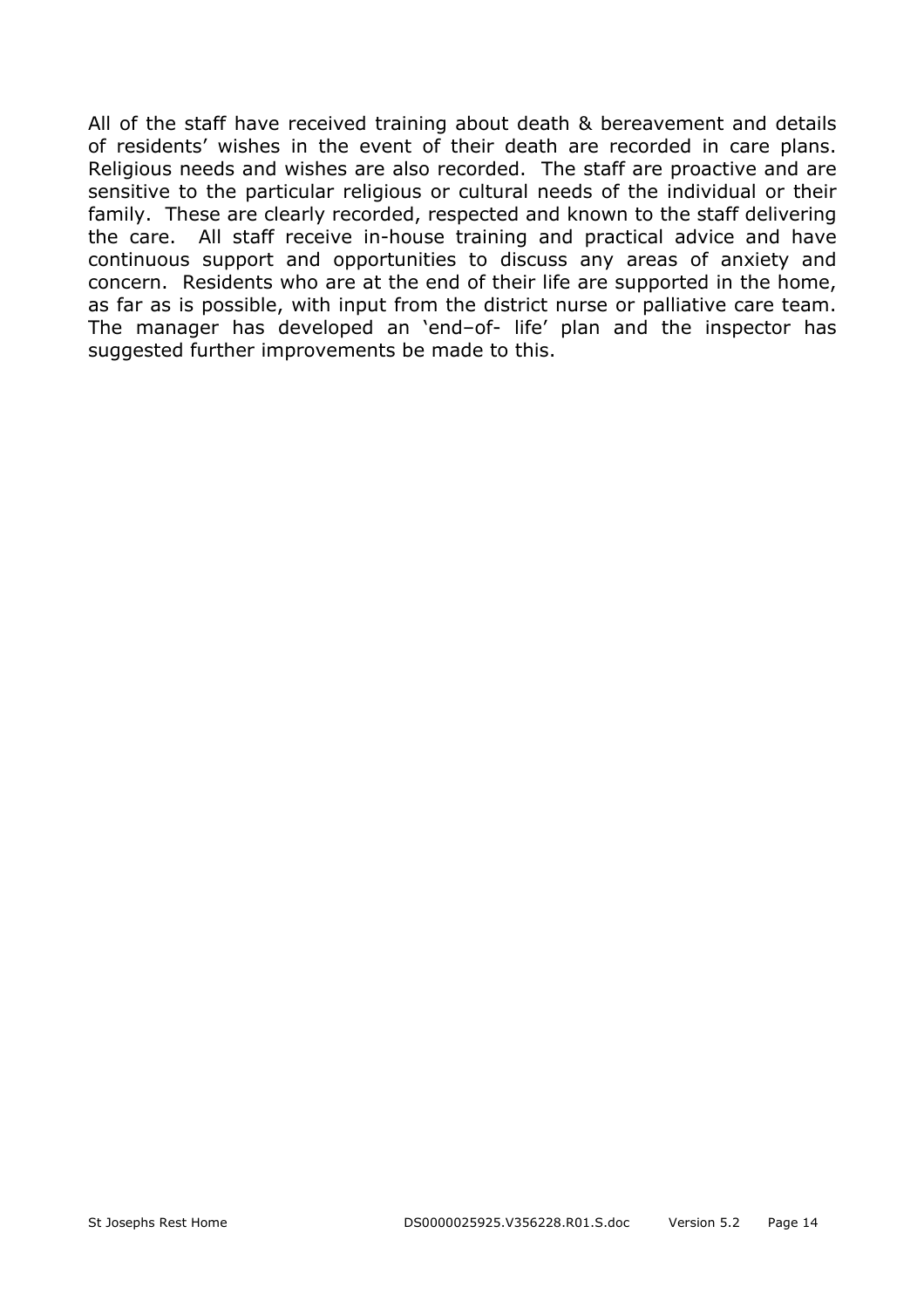## **Daily Life and Social Activities**

## **The intended outcomes for Standards 12 - 15 are:**

- **12.** Service users find the lifestyle experienced in the home matches their expectations and preferences, and satisfies their social, cultural, religious and recreational interests and needs.
- **13.** Service users maintain contact with family/ friends/ representatives and the local community as they wish.
- **14.** Service users are helped to exercise choice and control over their lives.
- **15.** Service users receive a wholesome appealing balanced diet in pleasing surroundings at times convenient to them.

## **The Commission considers all of the above key standards to be inspected.**

## **JUDGEMENT – we looked at outcomes for the following standard(s):**

12, 13, 14 & 15.

People using the service experience **excellent** quality outcomes in this area. We have made the judgement using a range of evidence including a visit to this service.

Residents have the opportunity to join in a range of activities and outings. The home is good at being able to meet the cultural and religious needs of people from different backgrounds living at the home.

Visiting times are flexible and visitors are welcomed in the home and residents can keep in contact with friends and relatives.

Residents' views and opinions are important and are used in planning and developing the service.

The meals in the home are good and residents have a choice of what to eat.

## **EVIDENCE:**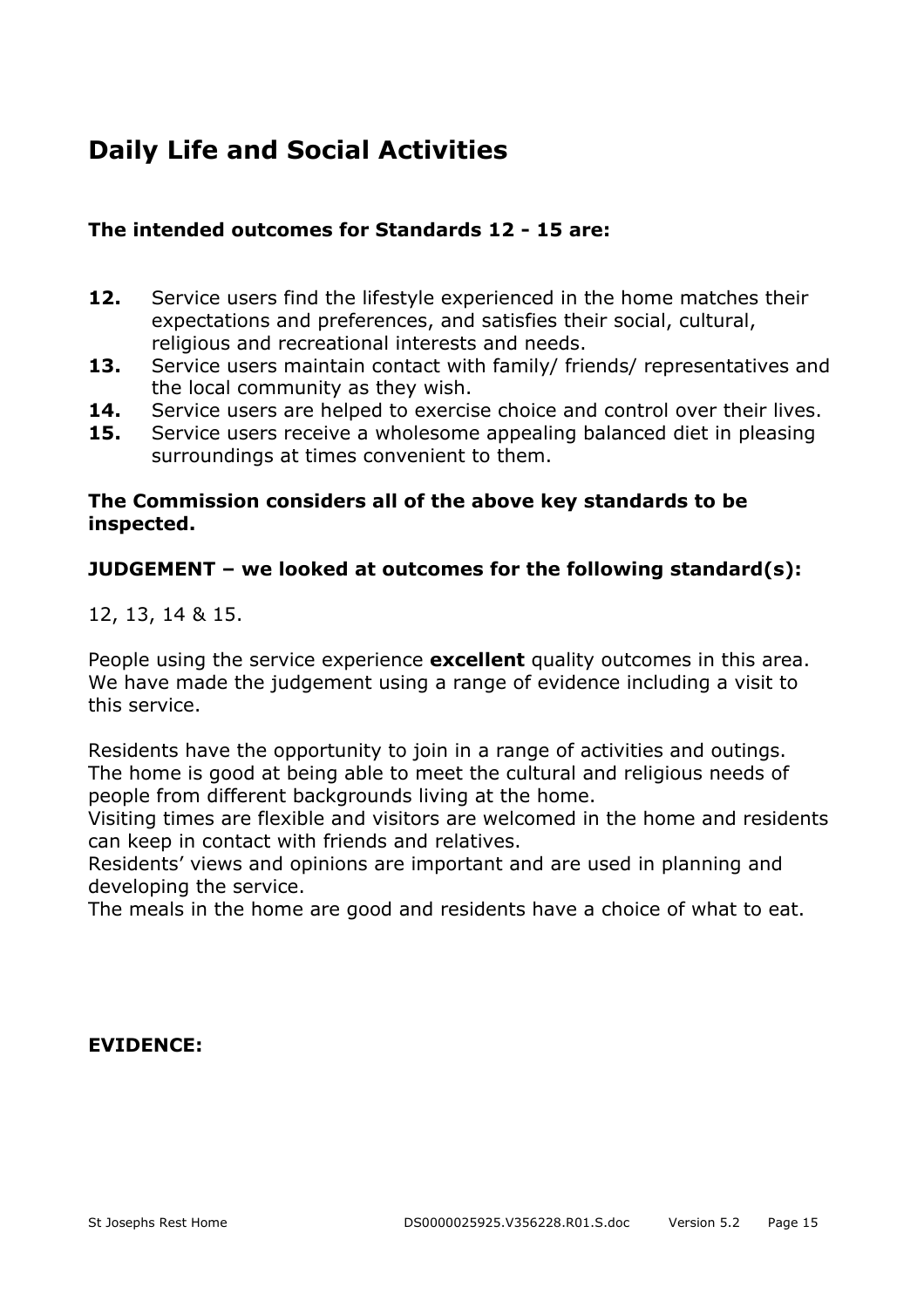An activities coordinator is employed who works five days a week and a variety of activities are provided each day. These include art & craft, bingo, musical entertainment and reminiscence. The care plans seen include information about preferred activities that residents may like to participate in including spiritual and cultural activities. Residents spoken to said that they enjoy the activities. The activities coordinator also takes some of the residents out to the shopping centre subject to a risk assessment. Appropriate activities are provided for people with dementia, for example, activities based on the Alzheimer's society activities tools like 'Alzheimer's society book of activities and 'memories are made of this' . A multi-sensory room with various sensory equipment is available for stimulation of service users with dementia. The staff converse with residents with dementia in their own reality and do not attempt to bring them back to the present.

There are photographs of the various activities and outings the residents have enjoyed over the year. The manager hopes to display these in the hallway.

The Expert by Experience who accompanied the inspector, during this inspection states, "during my visit there were mental activities in one of the main lounge areas and the service users were encouraged to contribute to the exercise. A hairdresser visits St Joseph's once per week and ensures that the ladies have their hair done and the gentlemen have their haircuts. During one of my conversations, one of the resident said that she regularly attended and enjoyed the Sunday morning service."

Christmas carol singing was being planned for the coming weekend for the residents' enjoyment as well as a Christmas dinner and a residents' Christmas party. The home was brightly decorated for Christmas and a visiting shop was coming to the home for the residents to do their Christmas shopping.

Once a month a different entertainer visits and this has included singers and pearly kings and queens. The Roman Catholic preacher comes to the home every Tuesday morning to give Holy Communion and hold prayers for three service users and Jewish prayers are held every Friday for the Jewish residents in the home. These are conducted by the activities coordinator who is of the same faith. Therefore the home is very much part of the local community. Residents said that some people go to church and would also be assisted to attend a Gurudwara or Temple if they wish. Therefore residents spiritual needs are met.

Visitors are welcome at any reasonable time and relatives' meetings are held regularly and chaired by one of the residents. Residents said that they talk about what they like, any complaints and what they want. They put forward ideas and staff see what the can do. Residents' opinions are sought and acted upon.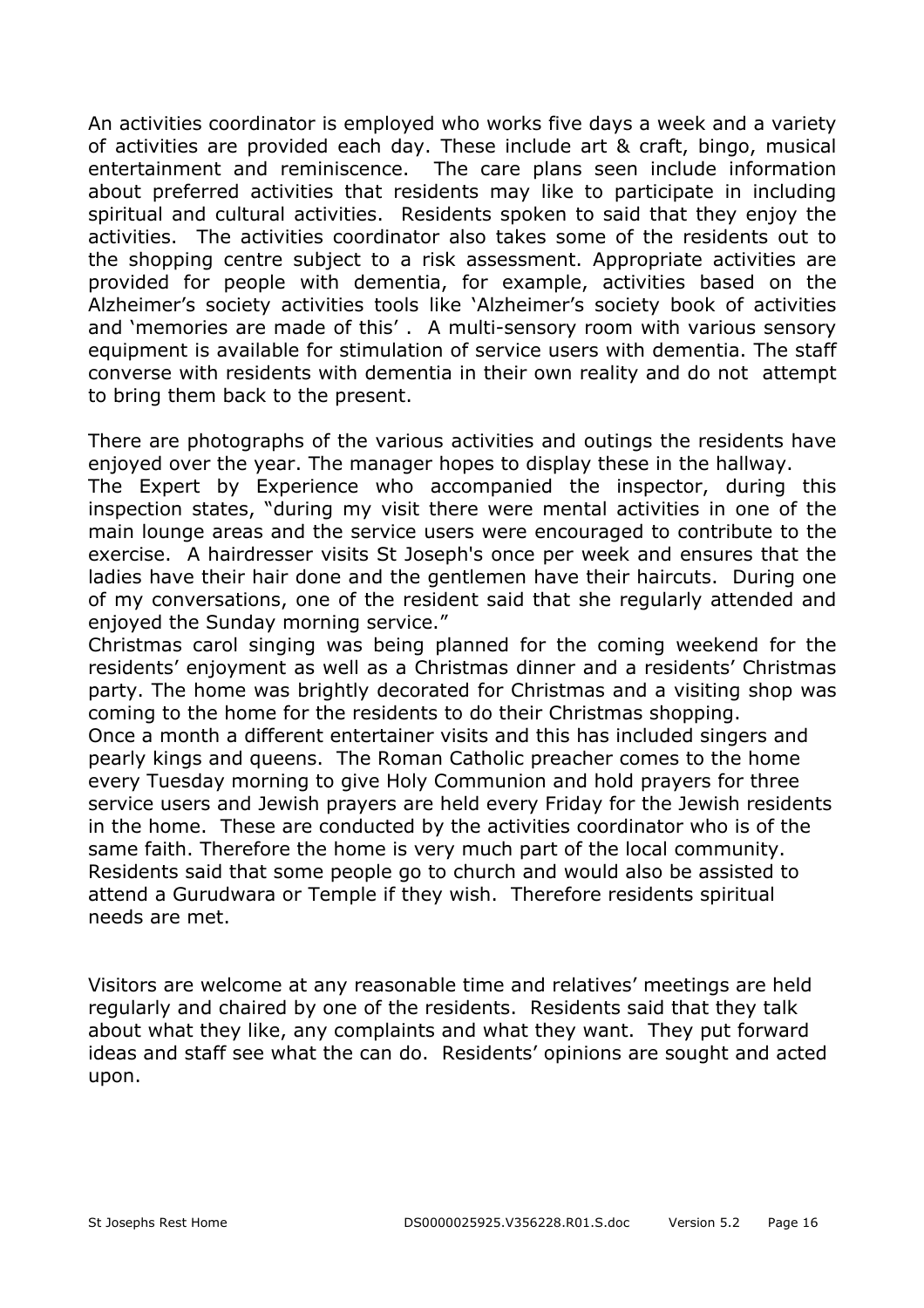A relative said " we visit regularly and you can come when you want to. The family feel very comfortable to visit."

Another relative commented "my mother can call me at any time and I have been able to call and visit freely at any time".

Residents are encouraged to be as independent as possible and to be involved in choices about the home and about their lives.

Several residents are bilingual and there are sufficient numbers of staff working in the home from different cultural backgrounds who can understand and communicate effectively with the residents in order to be able to understand and meet their needs.

Residents are offered a choice of meals. Special diets are catered for and also different types of meals are catered for. For example, kosher food and Asian/vegetarian meals. The chef was aware of people's choices and had a list of this available to him in the kitchen. He said that he would prepare something different if the choices of the day were not to a resident's liking. Meals are served in the dining area and the tables are nicely laid. Drinks and snacks are available and the night staff make a cup of tea or a drink for any residents who have difficulty sleeping during the night. The Expert by Experience states that, "The residents I spoke to and observed during the lunch hour, were very enthusiastic about the selection of food available. One comment was "what is there not to like- it's perfect". They all said they enjoy their food. The tables were nicely set and drinks were provided prior to the dinner being served. Two service users, although being encouraged to join the majority of residents in the dining-room for lunch, were sleepy and reluctant to move so their lunch was served to them in the lounge and assistance was given to encourage them to eat".

Picture menus are being developed to assist residents to make choices.

Most of the staff have received training regarding nutritional care and carry out a nutritional screening for their key residents in order to implement good practice points around meals and mealtimes. The importance of providing good nutritional care for all service users has been discussed with staff during staff meetings and all staff recognise the importance of this. The general manager carries out a meals audit every three months which is incorporated into the quality assurance tool and any issues raised are followed through promptly.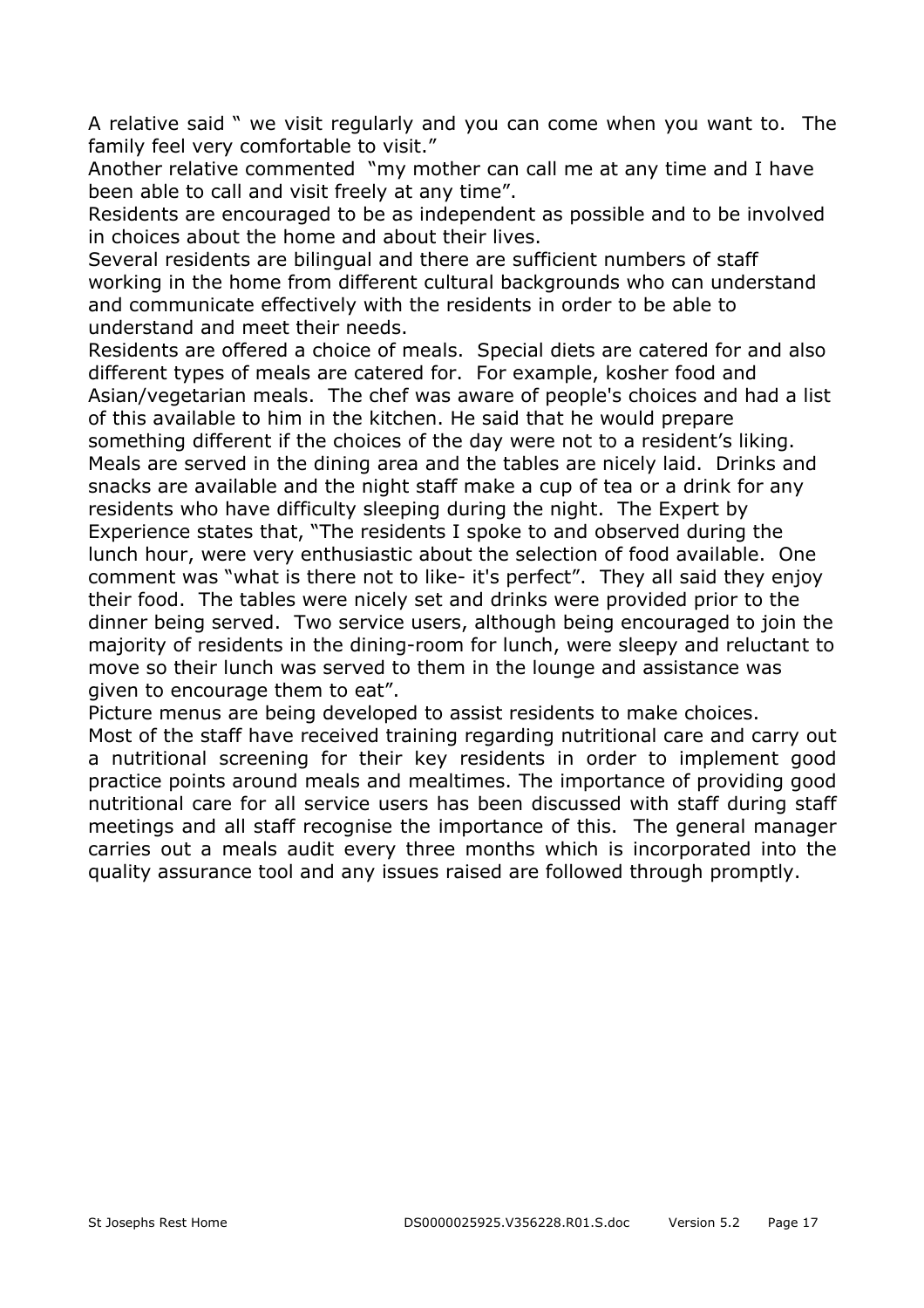## **Complaints and Protection**

## **The intended outcomes for Standards 16 - 18 are:**

- **16.** Service users and their relatives and friends are confident that their complaints will be listened to, taken seriously and acted upon.
- 17. Service users' legal rights are protected.
- **18.** Service users are protected from abuse.

## **The Commission considers Standards 16 and 18 the key standards to be.**

## **JUDGEMENT – we looked at outcomes for the following standard(s):**

16 & 18.

People using the service experience **excellent** quality outcomes in this area. We have made the judgement using a range of evidence including a visit to this service.

There is a user-friendly complaints procedure that is followed in the event of any complaints being made.

Staff have received safeguarding adults training to ensure that they are clear about what constitutes abuse and what to do if abuse is seen or suspected. This gives residents greater protection from abuse.

## **EVIDENCE:**

There is a complaints procedure and this is displayed in the home. Complaints are recorded and dealt with by the manager and the staff team. Complaints are checked by the general manager and by the Local Authority. Residents and relatives are encouraged to voice any problems so that they can be sorted out as soon as possible. The manager actively seeks feedback from residents and relatives. Staff are reminded to record any complaints so that they can be appropriately dealt with and evidence of this was seen in the complaints book. Feedback from relatives states that any concerns raised are dealt with immediately by the manager or the staff team. A relative stated that,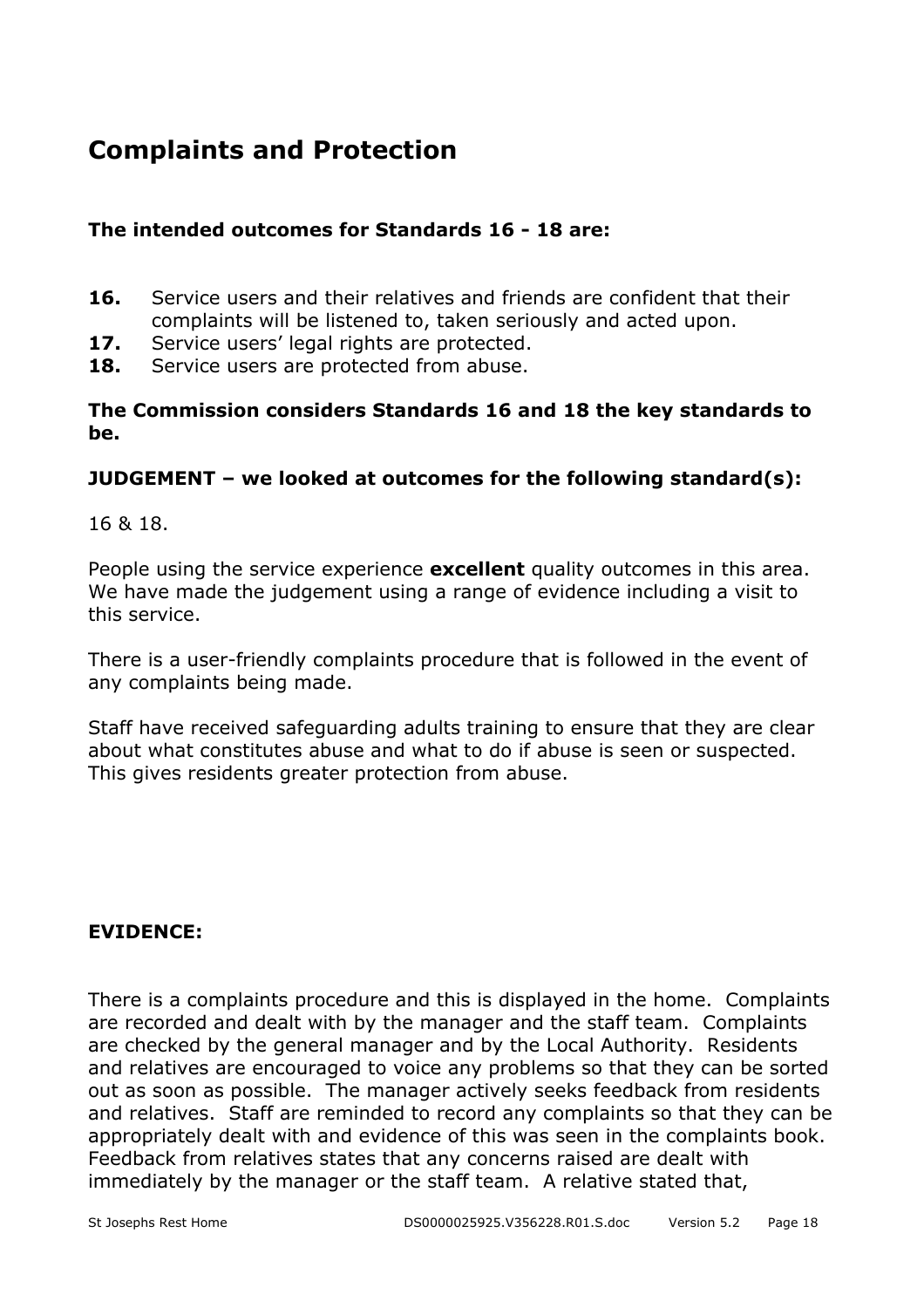"whenever I contact the home they contact me if the person I'm trying to contact is occupied elsewhere. I can only think of one instance in 2 3/4 years when we had to chase the home. Once the message got through we were updated to our satisfaction".

The registered persons are part of the London Borough of Redbridge safeguarding adult providers subgroup consisting of a group of service providers from various areas including health care, learning disability services, the volunteer sector, residential care, CSCI and the local Redbridge safeguarding adults coordinator. The general manager is an active participant to the Local Authority Safeguarding Committee and has devised an audit on safeguarding adults based on the national framework to assess the standards for providers to tackle the factors which contribute to its occurrence at all levels. This document will be used in future forums to audit "safeguarding adults" implementation in the home. It also considers issues relating to dignity and accident prevention.

The manager has reviewed the home's adult protection policy and procedure which now clearly tells staff the actions to take in the event of

abuse/suspected abuse being discovered. All staff working within the home are fully trained in safeguarding adults and unknown home to respond in the event of another. Staff spoken to were aware of the issues of abuse and aware of their responsibility to residents. The home has an open culture and are transparent when discussing incidents with external bodies. Staff, residents and relatives feel able to raise any concerns that they might have. There is a clear system for staff to report concerns about colleagues and managers which ensures that concerns are investigated in line with local policies and procedures. The home have appointed two dignity champions from the staff group to assess and report on safeguarding concerns.

There were no safeguarding issues reported to the CSCI inspector since the last inspection.

 Staff understand what restraint is and the use of any equipment that may be used to restrain individuals such as bed rails and wheelchair belts is decided within a risk assessment framework. Residents said "the staff are kind and always around when you need them."

Some of the residents keep their own money and the home holds cash for others. The cash held is used for items such as hairdressing, chiropody and newspapers. The home's policy is that no more than £100 can be held for any resident. Records are kept of financial transactions. Regular checks are made by the general manager to ensure that these are correct. Therefore systems are in place to ensure that residents are protected from financial abuse and that residents' finances are appropriately managed and monitored.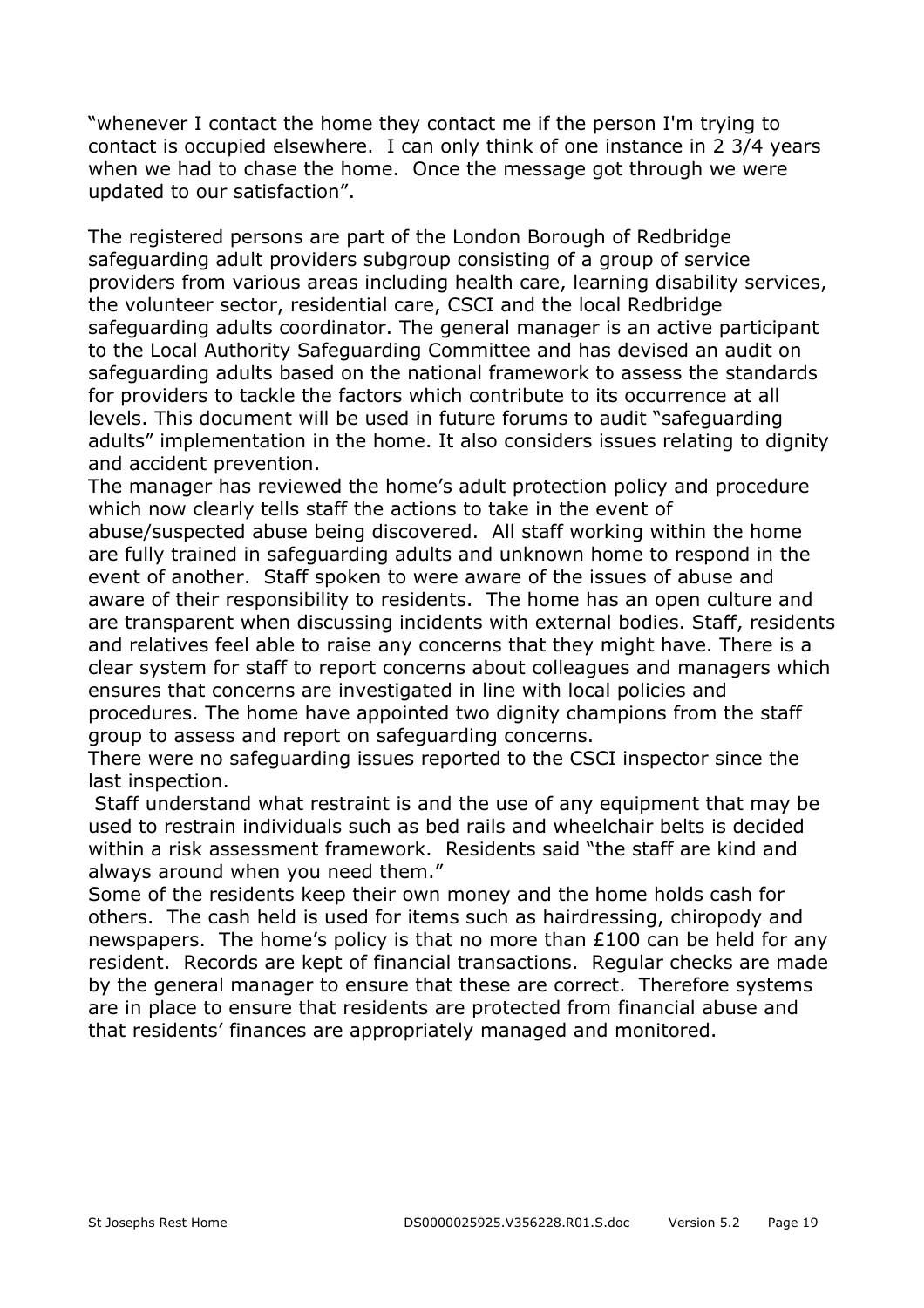## **Environment**

## **The intended outcomes for Standards 19 – 26 are:**

- **19.** Service users live in a safe, well-maintained environment.
- **20.** Service users have access to safe and comfortable indoor and outdoor communal facilities.
- **21.** Service users have sufficient and suitable lavatories and washing facilities.
- **22.** Service users have the specialist equipment they require to maximise their independence.
- **23.** Service users' own rooms suit their needs.
- **24.** Service users live in safe, comfortable bedrooms with their own possessions around them.
- **25.** Service users live in safe, comfortable surroundings.
- **26.** The home is clean, pleasant and hygienic.

## **The Commission considers Standards 19 and 26 the key standards to be inspected.**

## **JUDGEMENT – we looked at outcomes for the following standard(s):**

19, 20, 21, 22, 23, 24, 25 & 26.

People using the service experience **good** quality outcomes in this area. We have made the judgement using a range of evidence including a visit to this service.

The residents live in a clean and comfortable home that has suitable aids and adaptations for their needs. The staff team continue to work to improve the environment and to make it as homely as possible.

**EVIDENCE:**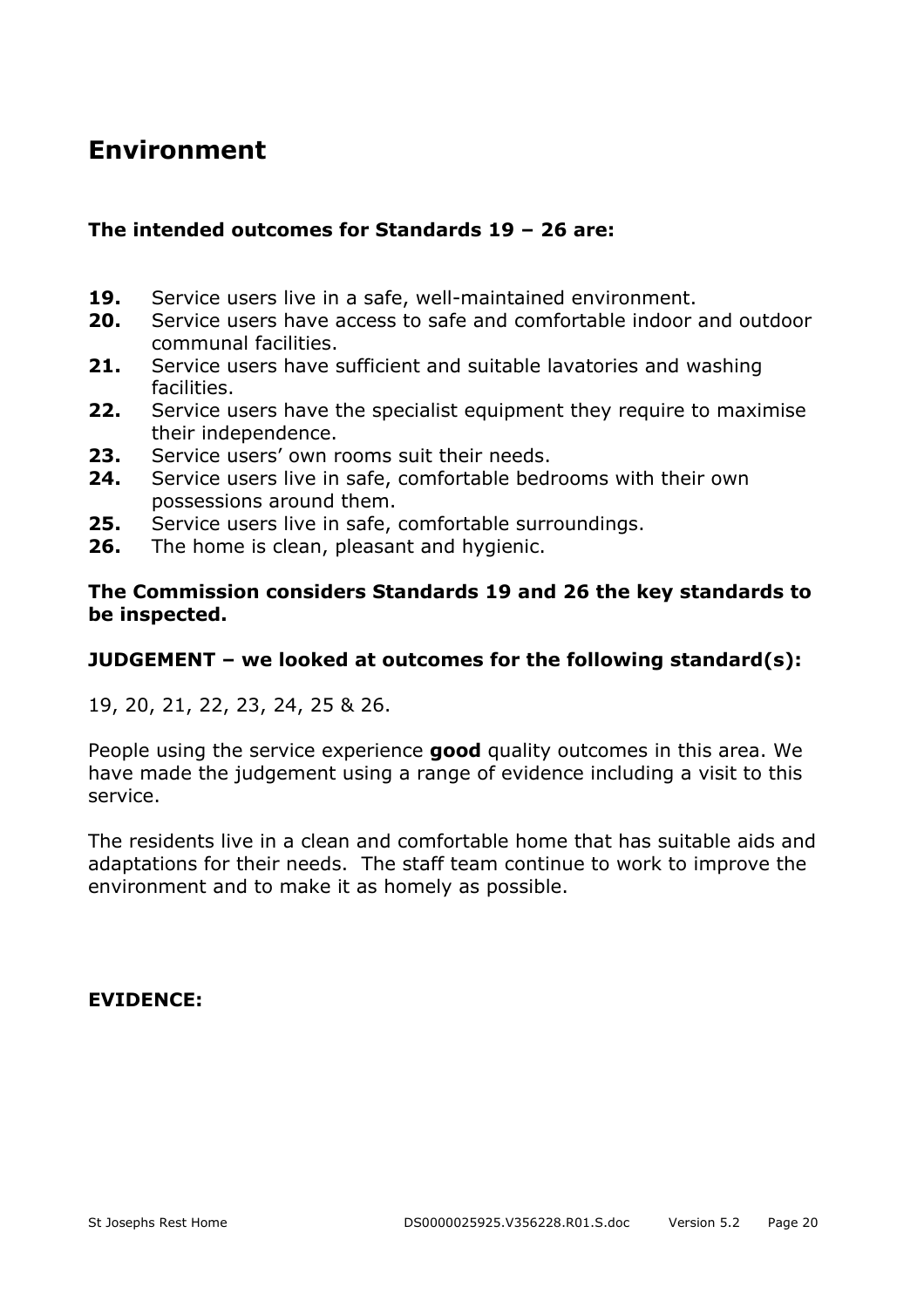The home is in Ilford and is near to the town centre and on the main bus routes. The home is accessible to wheelchair users. On the ground floor there are two lounges and a dining area and bedrooms are on both floors. New chairs have been purchased for the lounges and the curtains have been changed in these areas which gives the home a fresh and updated look. There is a lift to the first floor. Adapted bathing and toilet facilities are available to meet the residents' needs. Hoists and slings are available for residents that need these. Therefore, the equipment needed to meet the residents' specialist needs is available in the home.

Since the last inspection the hallways and the lounges have been redecorated as well as the kitchen. The home is appropriately decorated and furnished throughout. New furniture including beds and wardrobes have been purchased for all bedrooms. Residents are encouraged to bring some of their own furniture and personal possessions with them. Some of the residents showed the expert by experience their bedrooms, her comment is as follows, "the bedrooms I looked at were all of a good size, clean, tidy and well furnished. Service users are able to bring their own possessions if they wish. I observed that one service user has a piano in their room which I thought was reassuring for the person concerned. The en- suite bathrooms I felt were quite small for elderly persons and the shower trays generally had a rather deep lip to be negotiated before entering the shower."

The AQAA form returned states that as part of the maintenance programme they plan to re-decorate the existing toilet and bathroom facilities.

The kitchen is appropriately equipped and is clean. Food was appropriately labelled and stored. The cook carries out the necessary checks to ensure that the environment meets the necessary standards of hygiene and that residents' food is prepared in line with good food hygiene practice. There is a separate laundry and this has appropriate equipment.

There is a nice garden at the rear of the home and this has a patio area and tables and chairs. It is spacious and accessible. The garden also has tubs and hanging baskets in the summer and as previously stated one of the residents helps to look after these.

New fencing will be fitted at the back of the building and CCTV will also be fitted to the exterior of the building to safeguard staff, residents, relatives and the building.

At the time of the inspection the home was clean and free from offensive odours. There is an infection control policy and advice is sought from external specialists if the need arises. All staff have received infection control training and the manager aims to raise staff awareness of this issue further in the coming year. Anti bacterial slots have been placed in the lounges and other areas around the home to prevent cross- infection. The NHS "stop germs spreading" guidelines are placed in the bathrooms and toilets to ensure that staff follow these guidelines at all times.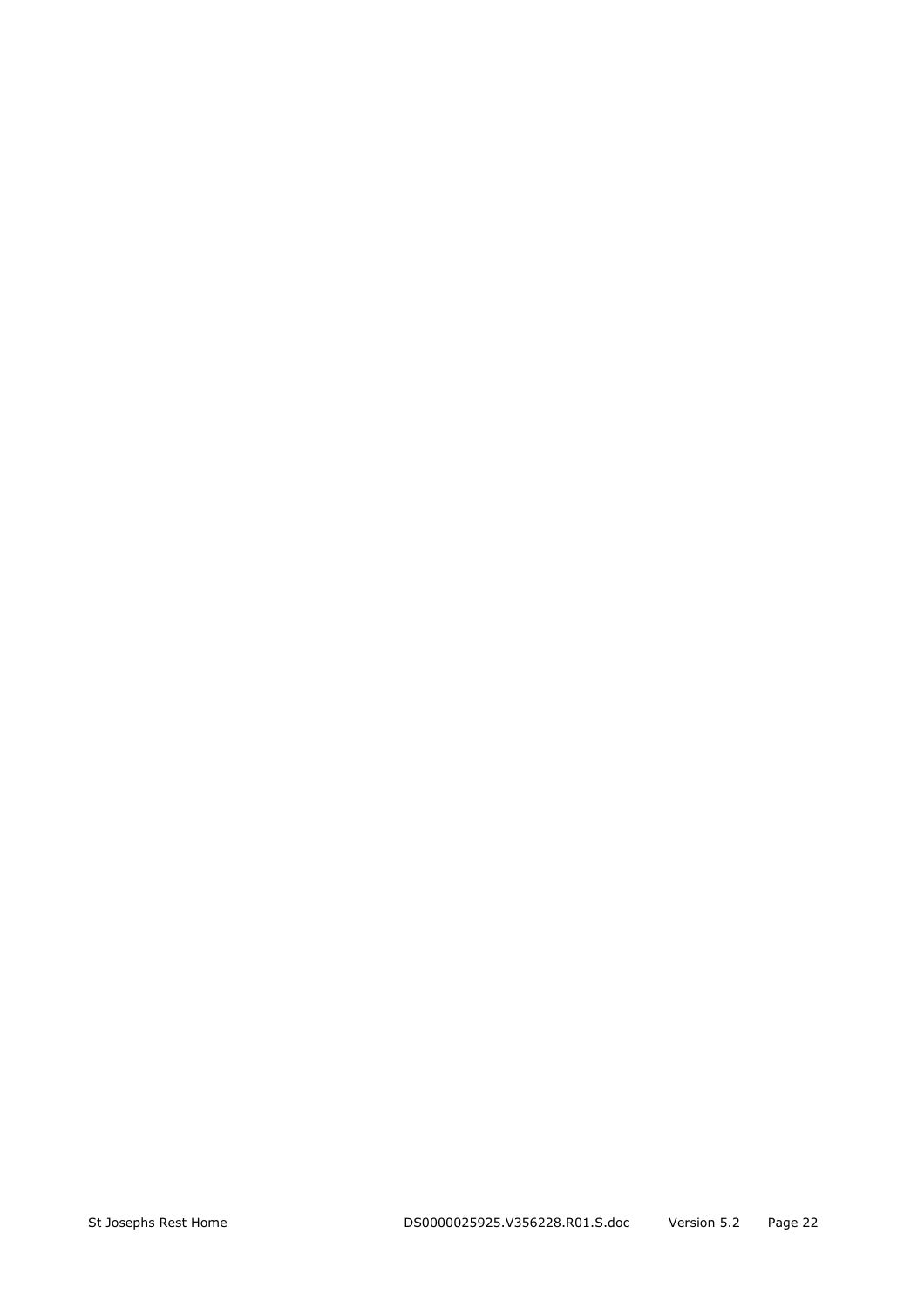## **Staffing**

## **The intended outcomes for Standards 27 – 30 are:**

- **27.** Service users' needs are met by the numbers and skill mix of staff.
- **28.** Service users are in safe hands at all times.
- **29.** Service users are supported and protected by the home's recruitment policy and practices.
- **30.** Staff are trained and competent to do their jobs.

#### **The Commission consider all the above are key standards to be inspected.**

## **JUDGEMENT – we looked at outcomes for the following standard(s):**

27, 28, 29 & 30.

People using the service experience **excellent** quality outcomes in this area. We have made the judgement using a range of evidence including a visit to this service.

Residents are supported and protected by the home's recruitment practice.

Staffing levels are plentiful at all times to support the needs of people who use the service. Staff receive the necessary training, supervision and support in order to meet residents' current needs and provide a good service for them.

Residents are supported by a staff team that know them well and who are committed to providing a good quality service.

## **EVIDENCE:**

At the time of the visit there were twenty three residents living at the home with three vacancies. There are three shifts for staffing the home and the usual staffing is one senior and three carers on all shifts. At night there are two waking night carers and one senior person on call. Domestics, kitchen staff, laundry staff, a handyman support the care staff. There is generally a stable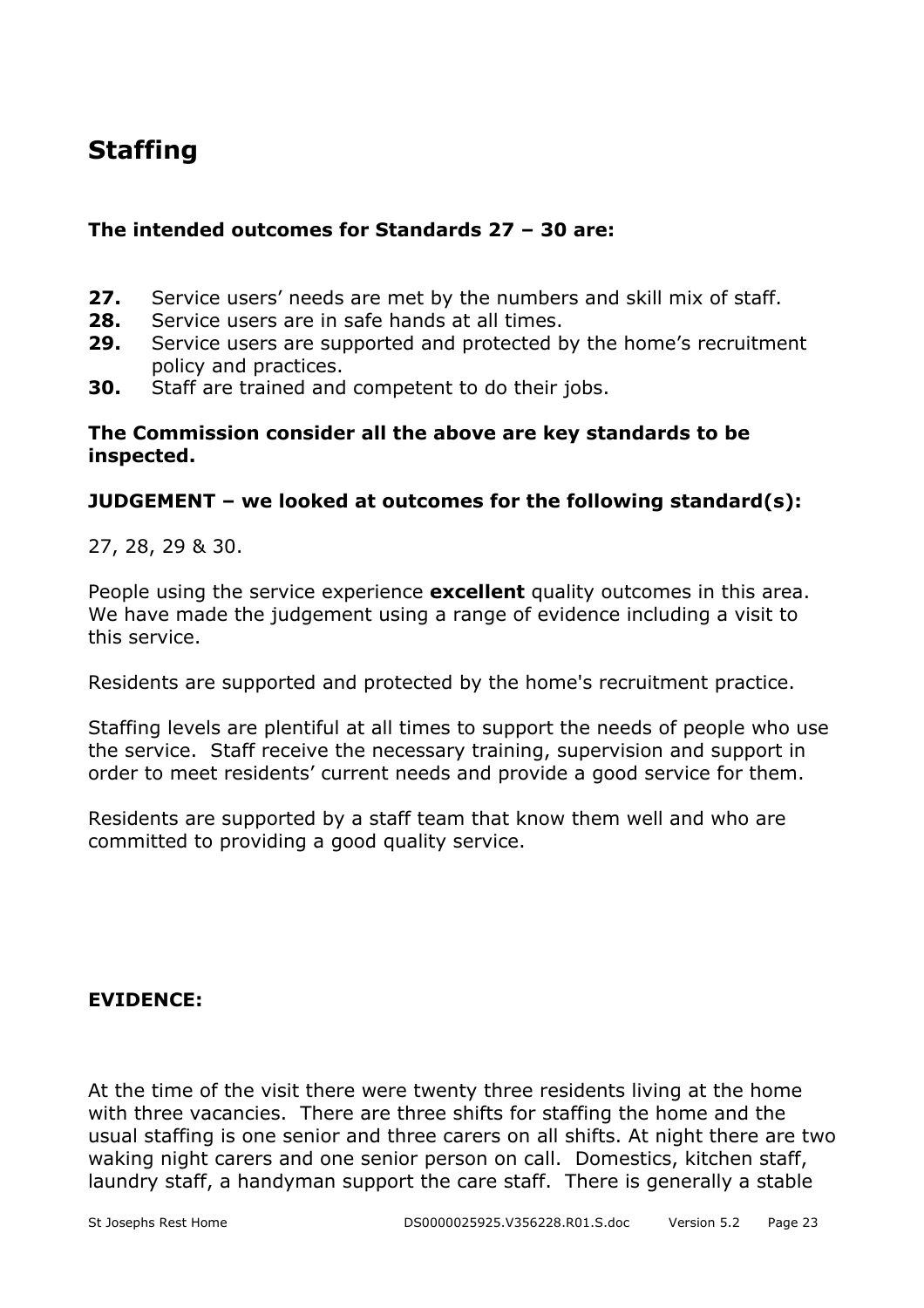staff team and agency staff have not been used in the recent past. Hence, the home is fully staffed and any additional shifts are usually covered by the staff team. Therefore, residents receive a consistent service from a staff group that are aware of their needs and how to meet them and residents get continuity in their care.

The staff team is a diverse staff team recruited from different backgrounds and have a balance of all the skills, knowledge, and experience to meet people's needs.

The service has plentiful staff available at all times to support the needs, activities and aspirations of residents in an individualised and Person centred way. The service is aware of staffing levels needed in order to provide the level of service which meets the residents needs at all times. The staffing arrangements are sufficient to meet the residents' needs and the views of residents who contributed to the inspection was that the staff were available to attend to them and meet their needs. One resident said "staff are always around if you need them". The report by the Expert by Experience states , "I spoke to several members of staff. I found them very pleasant and more than willing to spend time with me and answer anything I asked. By observation I found the staff extremely caring and helpful with the residents. It was also pleasing and extremely reassuring for the residents, that several members of staff were bi-lingual".

A relative's feedback says, "the staff always give me a summary of how my mother has been since my last visit." Another relative sated, "with all my visits I have seen all the staff treat residents with patience and as individuals."

In addition to short courses the staff team have also shown a commitment to achieving their NVQ. More than fifty percent of staff have obtained NVQ Level 2 & 3 qualifications. The home has internal developmental training as well as formal training for staff as part of an ongoing training plan. The training records checked of three members of staff confirmed that they have received training in manual handling, fire safety, dementia care (yesterday, today and tomorrow), infection control, safeguarding adults, oral care, medication and first aid. Hence, staff are receiving the necessary training to provide an appropriate and safe service to meet the needs of the residents and future training needs have been identified.

Staff are provided training on 'communication' and 'dignity' specifically related to residents with dementia and staff are expected to incorporate their learning in to practice for example, when drawing up care plans for people with dementia.

Staff records seen and feedback from staff confirms that they receive the right support from the manager to meet the different needs of the people who use the service. The following feedback is typical staff members, "I am very happy with my manager. She will give us support when we need it. My manager works very well with all of us. The support she gives to the home is magnificent. She has time for every resident and they are not just a number but a person." Staff records checked confirmed that they receive regular supervision from the manager.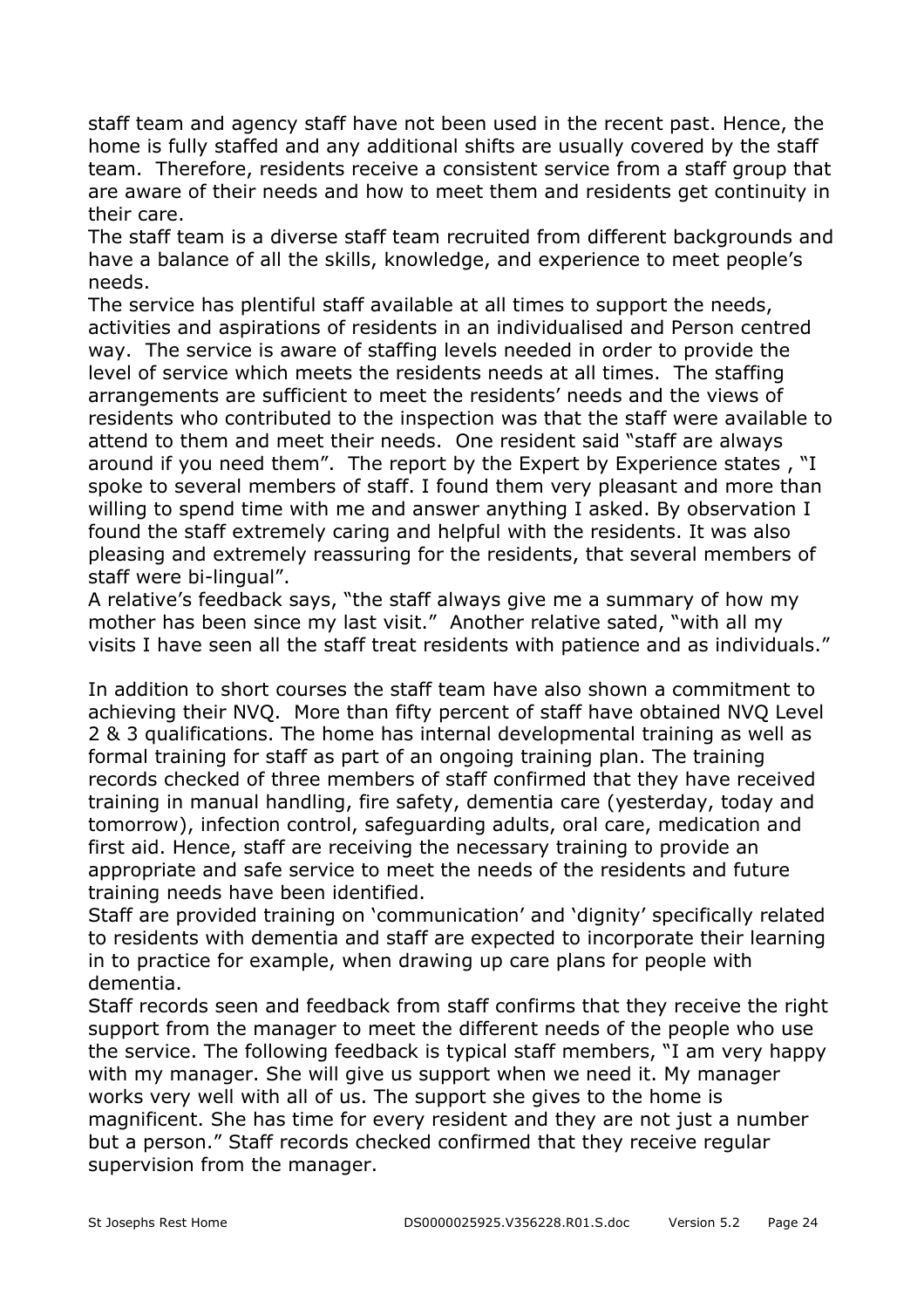Staff have job descriptions and are clear as to their individual role in the home. Staff files checked evidence that the home has a thorough and appropriate recruitment procedure. There are application forms, interviews and the appropriate references and checks are made. A random sample of staff records were checked during the inspection and were found to contain the required information.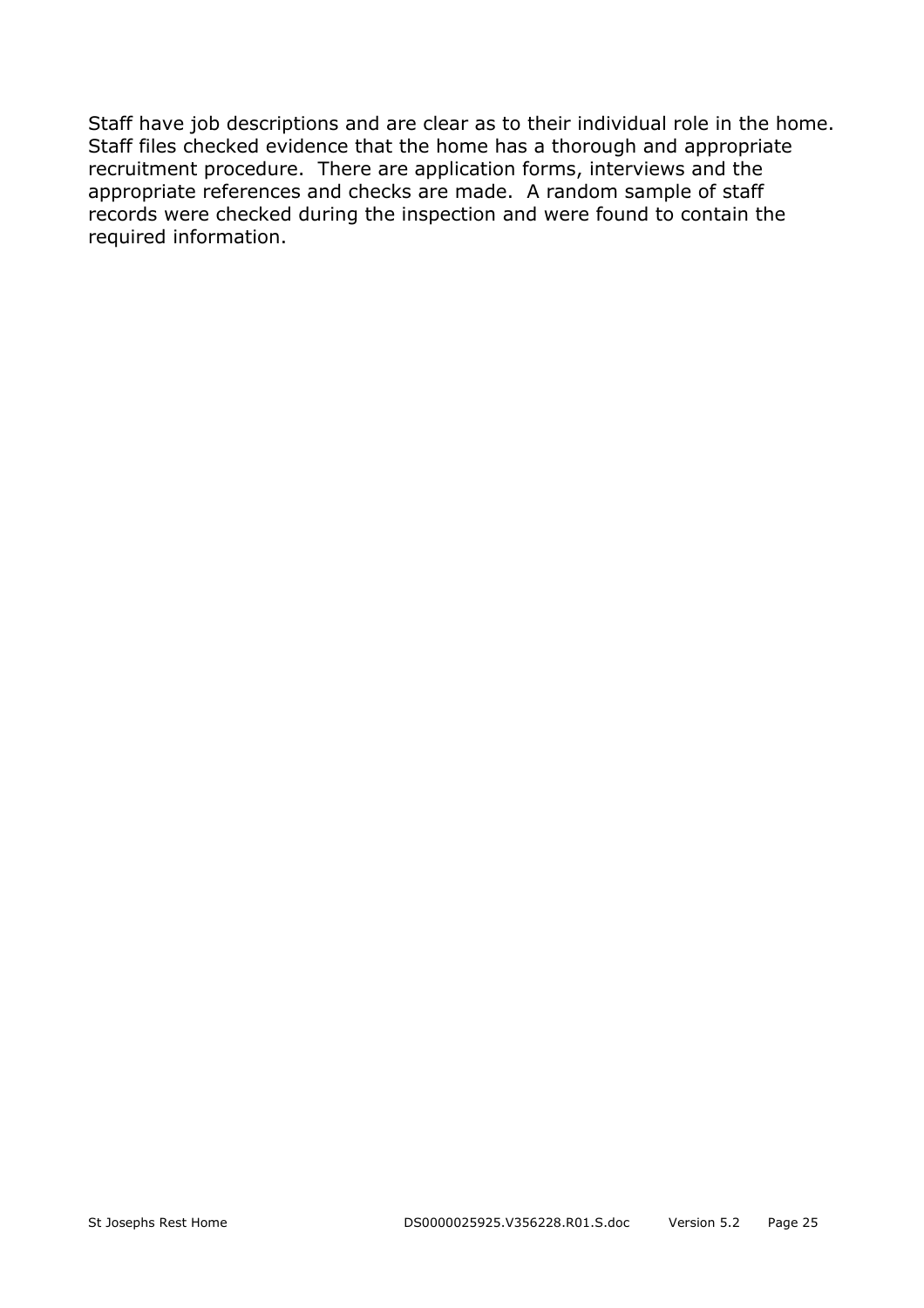## **Management and Administration**

## **The intended outcomes for Standards 31 – 38 are:**

- **31.** Service users live in a home which is run and managed by a person who is fit to be in charge, of good character and able to discharge his or her responsibilities fully.
- **32.** Service users benefit from the ethos, leadership and management approach of the home.
- **33.** The home is run in the best interests of service users.
- **34.** Service users are safeguarded by the accounting and financial procedures of the home.
- **35.** Service users' financial interests are safeguarded.
- **36.** Staff are appropriately supervised.
- **37.** Service users' rights and best interests are safeguarded by the home's record keeping, policies and procedures.
- **38.** The health, safety and welfare of service users and staff are promoted and protected.

## **The Commission considers Standards 31, 33, 35 and 38 the key standards to be inspected.**

## **JUDGEMENT – we looked at outcomes for the following standard(s):**

31, 32, 33, 35, 36, 37 & 38.

People using the service experience **excellent** quality outcomes in this area. We have made the judgement using a range of evidence including a visit to this service.

The home is very well managed and provides a safe environment for the residents.

The manager and the staff team work well together and receive appropriate support and supervision to make sure that residents are safe and secure whilst living at St. Josephs.

The manager sets an example of good practice to her team and is keen to continue to develop the service at St. Josephs.

She places a strong emphasis on residents' rights and welfare and encourages residents to be involved in the day-to-day operation of the service.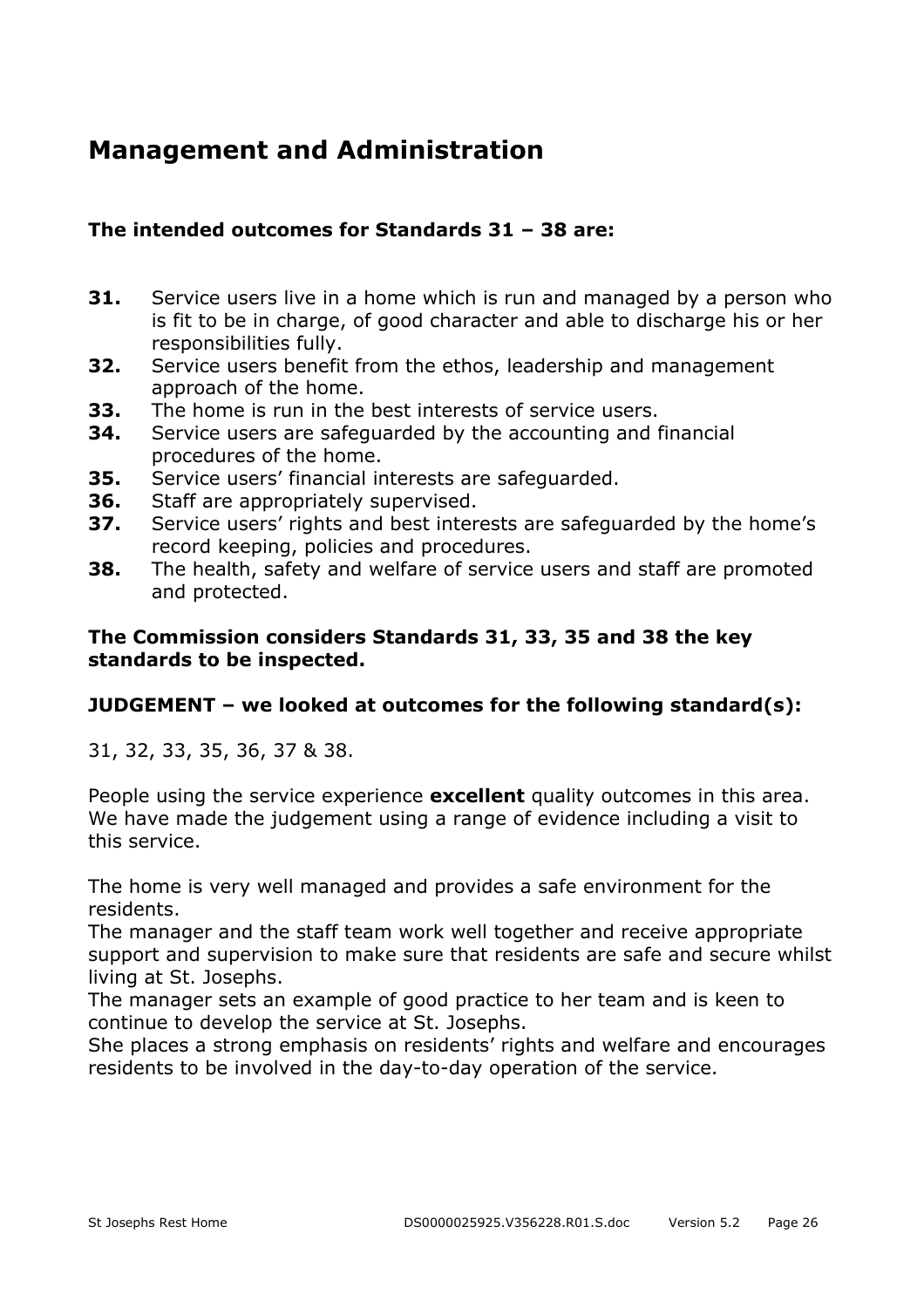## **EVIDENCE:**

The manager has worked in the home for one and a half years and has experience of working with older people. She holds a Diploma in Nursing and midwifery and has completed her Registered Manager's Award and is waiting for the certificate. She is also registered by the CSCI as a fit person to manage the home. The manager undertakes regular training and understands and values opportunities for continuing professional development. She will be enrolling on the Dementia Care Mapping training in March 2008. Therefore, the registered manager is highly competent to run the home and meets its stated aims and objectives.

The atmosphere in the home is relaxed and friendly and there is a stable staff team. The manager communicates a clear sense of direction is able to evidence a sound understanding and application of best practice operational systems particularly in relation to continuous improvement, customer satisfaction and quality assurance. Equality and diversity, human rights and person centred thinking I given priority by the manager who is able to demonstrate a high level of understanding and demonstrate best practice in these areas. The way the home is run shows an understanding of people's needs in respect of their many diverse needs and staff are aware of these and deliver individualised care within this framework. She also promotes good practise which incorporates equality and diversity issues. A member of staff said "she will work alongside staff and does whatever is necessary to ensure that the residents are well looked after." The manager is always looking for ways to improve the service provided and to ensure that residents are involved in this.

The quality of the service provided to the residents is monitored by the manager and by the management team. The management team strive through the quality assurance systems in place to provide a person centred service and aim to continuously improve the service in order to meet the residents' individual needs. The general manager carries out monthly monitoring visits to assess how effectively the home is operating to meet its stated aims and objectives, and reports are written. These indicate the action to be taken when deficiencies are identified. Copies of these reports were available in the home and sent to the Commission. In addition to this the general manager carries out a quality audit each year and also a financial audit. Residents are regularly asked for their feedback about the service and improvements made where gaps are identified. Therefore the quality of the service provided to the residents is continuosly monitored.

Residents' finances are appropriately managed and monitored and this lessens the risk of financial abuse. People are supported to manage their own money where possible.

Record keeping is of a consistently high standard. Records are kept securely and staff are aware of the requirements of the Data Protection Act. Residents know they can access their records at any time.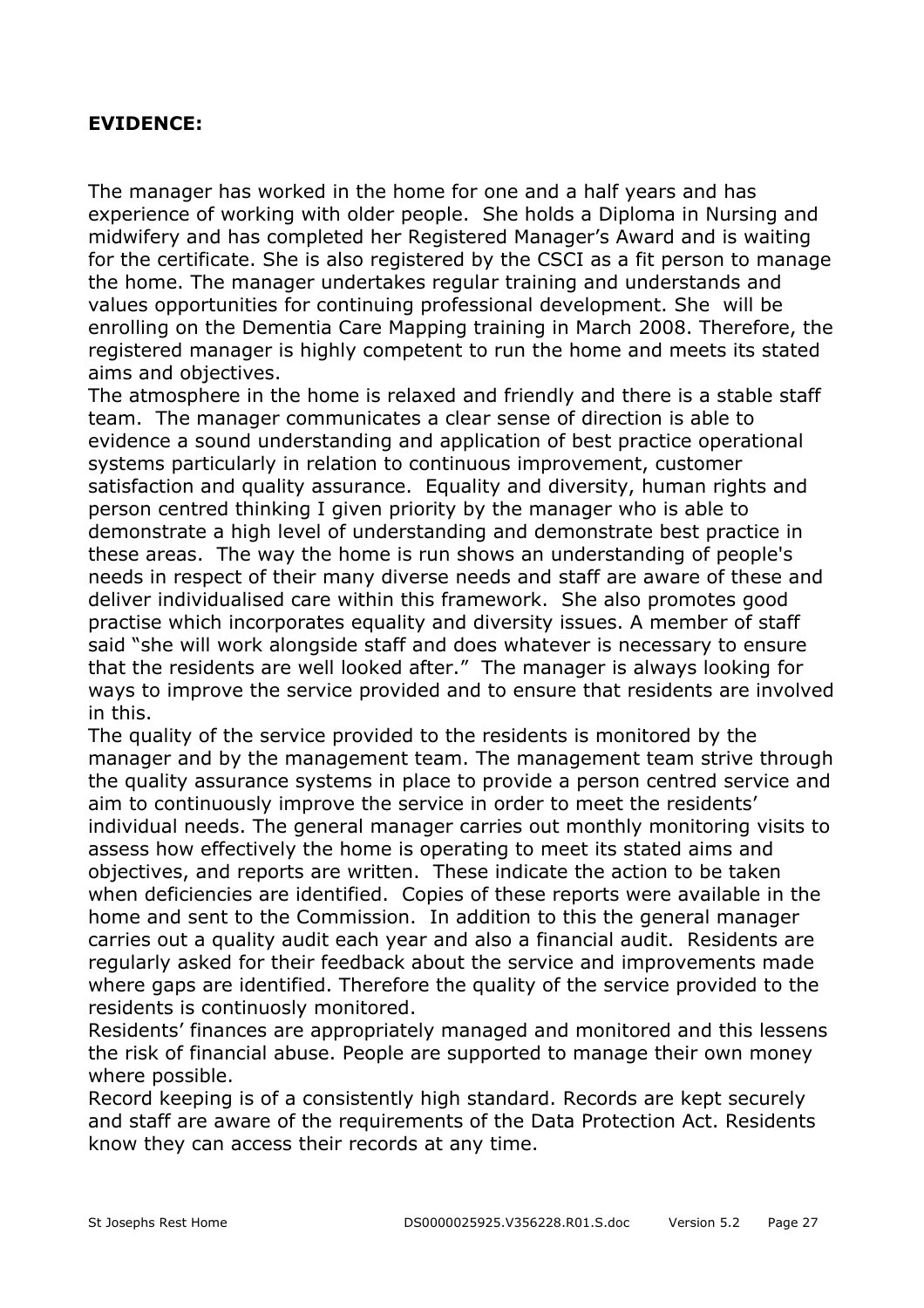The AQAA contains excellent information that is fully supported by appropriate evidence. It includes a high level of understanding about the importance of equality and diversity and a wide range of evidence showing how they have listened to residents. The home recognises the areas that it still needs to improve and has detailed ways in which they are planning to do this.

The home has a comprehensive range of policies and procedures to promote and protect residents' and employees' health and safety.

The home has a part-time handyperson who carries out health and safety checks and assessments. The manager is very proactive with regards to health and safety to ensure that any potential risks are minimised as far as possible. Health and safety awareness issues are cascaded to staff to raise their awareness. The handyman and the manager meet regularly to review health and safety and the maintenance of the building. All of the necessary health and safety checks are carried out and a safe environment is provided for the residents. This is reflected in the fact that there are very few accidents in the home.

Staff meetings and staff supervision have been taking place regularly, providing staff with the opportunity to discuss problems and to be involved in the development of the service. Staff meetings have an agenda and are minuted, supervision notes are also taken. Staff spoken to said that there is very good communication and teamwork in the home. Training and development needs are identified as part of supervision and appraisal. There are clear lines of accountability in the home. Appropriate insurance cover is in place.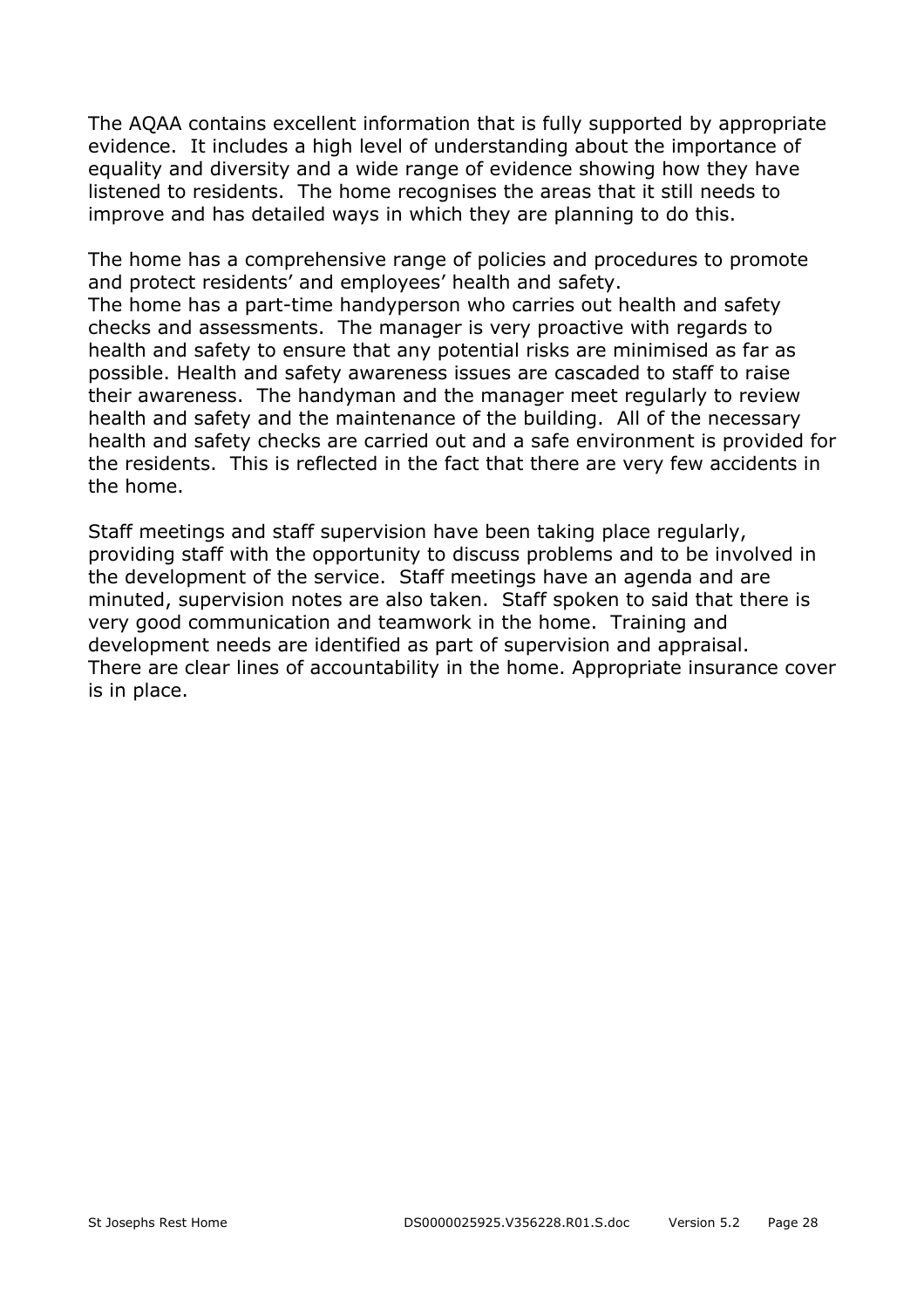# **SCORING OF OUTCOMES**

This page summarises the assessment of the extent to which the National Minimum Standards for Care Homes for Older People have been met and uses the following scale. The scale ranges from:

| 4 Standard Exceeded   | (Commendable)      | <b>3</b> Standard Met                        | (No Shortfalls) |
|-----------------------|--------------------|----------------------------------------------|-----------------|
| 2 Standard Almost Met | (Minor Shortfalls) | <b>1</b> Standard Not Met (Major Shortfalls) |                 |

"X" in the standard met box denotes standard not assessed on this occasion "N/A" in the standard met box denotes standard not applicable

| <b>CHOICE OF HOME</b> |              |                    | <b>ENVIRONMENT</b> |
|-----------------------|--------------|--------------------|--------------------|
| <b>Standard No</b>    | <b>Score</b> | <b>Standard No</b> | <b>Score</b>       |
|                       |              | 19                 |                    |
|                       |              | 20                 |                    |
|                       |              |                    |                    |
|                       |              | 22                 |                    |
|                       |              | 23                 |                    |
|                       |              |                    |                    |

| <b>HEALTH AND PERSONAL CARE</b>    |  | 26                 |                 |
|------------------------------------|--|--------------------|-----------------|
| <b>Standard No</b><br><b>Score</b> |  |                    |                 |
|                                    |  |                    | <b>STAFFING</b> |
|                                    |  | <b>Standard No</b> | <b>Scor</b>     |
|                                    |  | 27                 |                 |
|                                    |  | 28                 |                 |
|                                    |  | つロ                 |                 |

| <b>DAILY LIFE AND SOCIAL</b><br><b>ACTIVITIES</b> |              |  |
|---------------------------------------------------|--------------|--|
| <b>Standard No</b>                                | <b>Score</b> |  |
| 12                                                |              |  |
| 13                                                |              |  |
| 14                                                |              |  |
| 15                                                |              |  |

| <b>COMPLAINTS AND PROTECTION</b> |              |  | 34 |  |
|----------------------------------|--------------|--|----|--|
| <b>Standard No</b>               | <b>Score</b> |  | 35 |  |
|                                  |              |  | 36 |  |
|                                  |              |  |    |  |
|                                  |              |  | 38 |  |

| <b>CHOICE OF HOME</b>       |              | <b>ENVIRONMENT</b> |              |
|-----------------------------|--------------|--------------------|--------------|
| 'ard No                     | <b>Score</b> | <b>Standard No</b> | <b>Score</b> |
| 1                           |              | 19                 |              |
| $\overline{\mathbf{2}}$     |              | 20                 |              |
| 3                           |              | 21                 |              |
| 4                           |              | 22                 |              |
| 5                           |              | 23                 |              |
| 6                           |              | 24                 |              |
|                             |              | 25                 |              |
| <b>TH AND PERSONAL CARE</b> |              | 26                 |              |

| <b>STAFFING</b>    |              |
|--------------------|--------------|
| <b>Standard No</b> | <b>Score</b> |
|                    |              |
| 28                 |              |
| 29                 |              |
| 30                 |              |
|                    |              |

| dard No<br><b>Score</b> |                              |                    | <b>MANAGEMENT AND</b> |
|-------------------------|------------------------------|--------------------|-----------------------|
| 12                      |                              |                    | <b>ADMINISTRATION</b> |
| 13                      |                              | <b>Standard No</b> | <b>Score</b>          |
| 14                      |                              | 31                 |                       |
| 15                      |                              | 32                 |                       |
|                         |                              | 33                 |                       |
|                         | <b>LAINTS AND PROTECTION</b> | 34                 |                       |
| dard No                 | <b>Score</b>                 | 35                 |                       |
| 16                      |                              | 36                 |                       |
| 17                      |                              | 37                 |                       |
| 18                      |                              | 38                 |                       |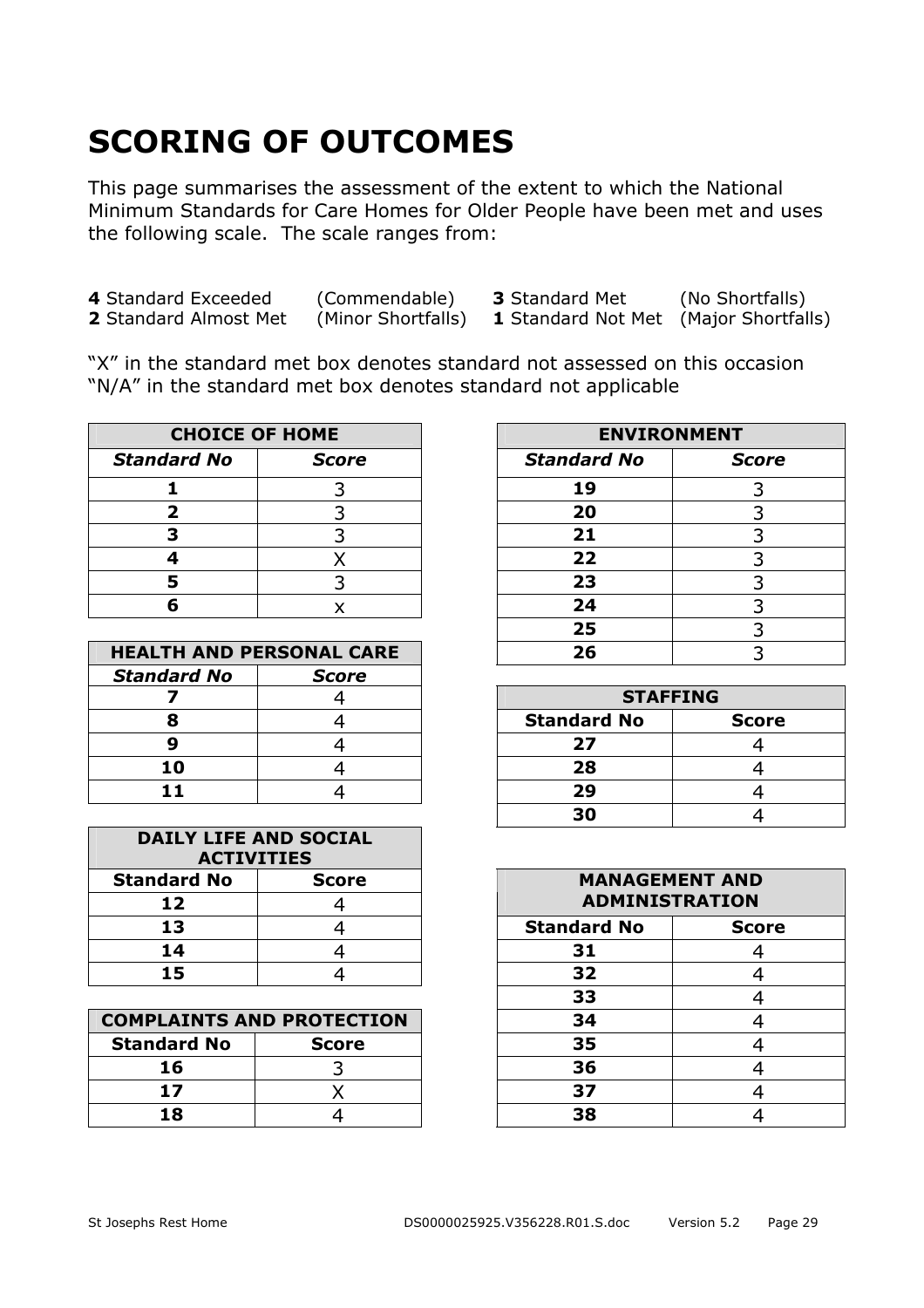Are there any outstanding requirements from the last inspection? NO

## **STATUTORY REQUIREMENTS**

This section sets out the actions, which must be taken so that the registered person/s meets the Care Standards Act 2000, Care Homes Regulations 2001 and the National Minimum Standards. The Registered Provider(s) must comply with the given timescales.

| No. | Standard | Regulation | Requirement | Timescale<br>for action |
|-----|----------|------------|-------------|-------------------------|
|     |          |            |             |                         |

## **RECOMMENDATIONS**

These recommendations relate to National Minimum Standards and are seen as good practice for the Registered Provider/s to consider carrying out.

| No. | Refer to<br>Standard | Good Practice Recommendations |
|-----|----------------------|-------------------------------|
|     |                      |                               |